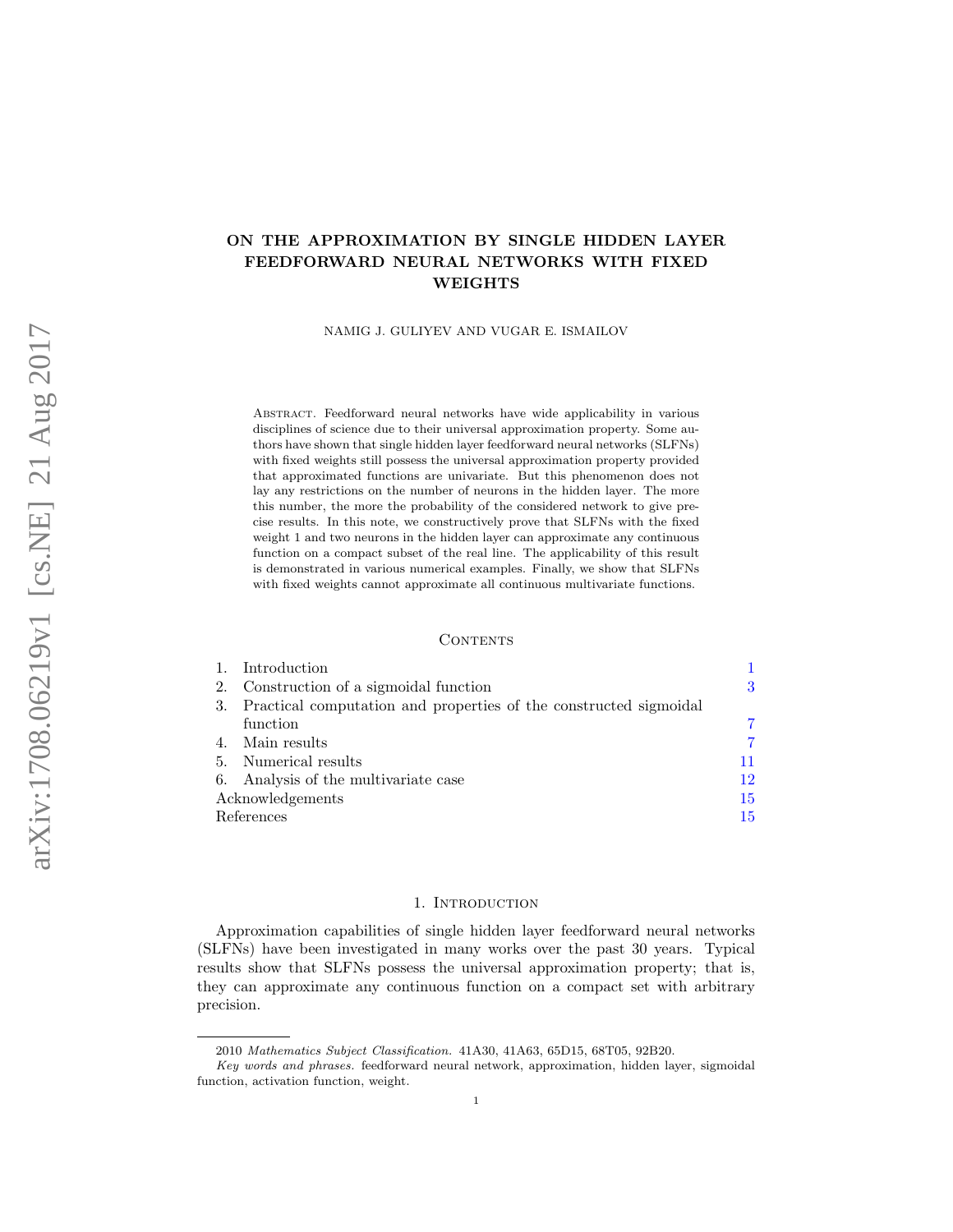An SLFN with r units in the hidden layer and input  $\mathbf{x} = (x_1, \ldots, x_d)$  evaluates a function of the form

<span id="page-1-0"></span>
$$
\sum_{i=1}^{r} c_i \sigma(\mathbf{w}^i \cdot \mathbf{x} - \theta_i),
$$
\n(1.1)

where the weights  $\mathbf{w}^i$  are vectors in  $\mathbb{R}^d$ , the thresholds  $\theta_i$  and the coefficients  $c_i$ are real numbers, and the activation function  $\sigma$  is a univariate function. Properties of this neural network model have been studied quite well. By choosing various activation functions, many authors proved that SLFNs with the chosen activation function possess the universal approximation property (see, e.g.,  $[3, 4, 6, 7, 8, 10, 11,$  $[3, 4, 6, 7, 8, 10, 11,$  $[3, 4, 6, 7, 8, 10, 11,$  $[3, 4, 6, 7, 8, 10, 11,$  $[3, 4, 6, 7, 8, 10, 11,$  $[3, 4, 6, 7, 8, 10, 11,$  $[3, 4, 6, 7, 8, 10, 11,$  $[3, 4, 6, 7, 8, 10, 11,$  $[3, 4, 6, 7, 8, 10, 11,$  $[3, 4, 6, 7, 8, 10, 11,$  $[3, 4, 6, 7, 8, 10, 11,$  $[3, 4, 6, 7, 8, 10, 11,$  $[3, 4, 6, 7, 8, 10, 11,$ [14,](#page-15-6) [29\]](#page-15-7)). That is, for any compact set  $Q \subset \mathbb{R}^d$ , the class of functions [\(1.1\)](#page-1-0) is dense in  $C(Q)$ , the space of continuous functions on  $Q$ . The most general and complete result of this type was obtained by Leshno, Lin, Pinkus and Schocken [\[23\]](#page-15-8). They proved that a continuous activation function  $\sigma$  has the universal approximation property (or density property) if and only if it is not a polynomial. This result has shown the power of SLFNs within all possible choices of the activation function σ, provided that σ is continuous. For a detailed review of these and many other results, see [\[30\]](#page-15-9).

In many applications, it is convenient to take the activation function  $\sigma$  as a sigmoidal function which is defined as

$$
\lim_{t \to -\infty} \sigma(t) = 0 \quad \text{and} \quad \lim_{t \to +\infty} \sigma(t) = 1.
$$

The literature on neural networks abounds with the use of such functions and their superpositions (see, e.g.,  $[2, 4, 6, 8, 10, 11, 13, 15, 20, 22, 29]$  $[2, 4, 6, 8, 10, 11, 13, 15, 20, 22, 29]$  $[2, 4, 6, 8, 10, 11, 13, 15, 20, 22, 29]$  $[2, 4, 6, 8, 10, 11, 13, 15, 20, 22, 29]$  $[2, 4, 6, 8, 10, 11, 13, 15, 20, 22, 29]$  $[2, 4, 6, 8, 10, 11, 13, 15, 20, 22, 29]$  $[2, 4, 6, 8, 10, 11, 13, 15, 20, 22, 29]$  $[2, 4, 6, 8, 10, 11, 13, 15, 20, 22, 29]$  $[2, 4, 6, 8, 10, 11, 13, 15, 20, 22, 29]$  $[2, 4, 6, 8, 10, 11, 13, 15, 20, 22, 29]$  $[2, 4, 6, 8, 10, 11, 13, 15, 20, 22, 29]$  $[2, 4, 6, 8, 10, 11, 13, 15, 20, 22, 29]$  $[2, 4, 6, 8, 10, 11, 13, 15, 20, 22, 29]$  $[2, 4, 6, 8, 10, 11, 13, 15, 20, 22, 29]$  $[2, 4, 6, 8, 10, 11, 13, 15, 20, 22, 29]$  $[2, 4, 6, 8, 10, 11, 13, 15, 20, 22, 29]$  $[2, 4, 6, 8, 10, 11, 13, 15, 20, 22, 29]$  $[2, 4, 6, 8, 10, 11, 13, 15, 20, 22, 29]$  $[2, 4, 6, 8, 10, 11, 13, 15, 20, 22, 29]$  $[2, 4, 6, 8, 10, 11, 13, 15, 20, 22, 29]$  $[2, 4, 6, 8, 10, 11, 13, 15, 20, 22, 29]$ ). The possibility of approximating a continuous function on a compact subset of the real line or d-dimensional space by SLFNs with a sigmoidal activation function has been well studied in a number of papers.

In recent years, the theory of neural networks has been developed further in this direction. For example, from the point of view of practical applications, neural networks with a restricted set of weights have gained a special interest (see, e.g.,  $[9, 16, 17, 19, 21, 24]$  $[9, 16, 17, 19, 21, 24]$  $[9, 16, 17, 19, 21, 24]$  $[9, 16, 17, 19, 21, 24]$  $[9, 16, 17, 19, 21, 24]$  $[9, 16, 17, 19, 21, 24]$  $[9, 16, 17, 19, 21, 24]$  $[9, 16, 17, 19, 21, 24]$  $[9, 16, 17, 19, 21, 24]$  $[9, 16, 17, 19, 21, 24]$  $[9, 16, 17, 19, 21, 24]$ . It was proved that SLFNs with some restricted set of weights still possess the universal approximation property. For example, Stinchcombe and White  $[34]$  showed that SLFNs with a polygonal, polynomial spline or analytic activation function and a bounded set of weights have the universal approximation property. Ito [\[20\]](#page-15-12) investigated this property of networks using monotone sigmoidal functions (tending to 0 at minus infinity and 1 at infinity), with only weights located on the unit sphere. In  $[16, 17, 19]$  $[16, 17, 19]$  $[16, 17, 19]$  $[16, 17, 19]$  $[16, 17, 19]$ , one of the coauthors considered SLFNs with weights varying on a restricted set of directions and gave several necessary and sufficient conditions for good approximation by such networks. For a set W of weights consisting of two directions, he showed that there is a geometrically explicit solution to the problem. Hahm and Hong [\[13\]](#page-15-10) went further in this direction, and showed that SLFNs with fixed weights can approximate arbitrarily well any univariate function. Since fixed weights reduce the computational expense and training time, this result is of particular interest. In a mathematical formulation, the result reads as follows.

<span id="page-1-1"></span>**Theorem 1.1** (Hahm and Hong  $[13]$ ). Assume f is a continuous function on a finite segment [a, b] of  $\mathbb R$ . Assume  $\sigma$  is a bounded measurable sigmoidal function on R. Then for any sufficiently small  $\varepsilon > 0$  there exist constants  $c_i, \theta_i \in \mathbb{R}$  and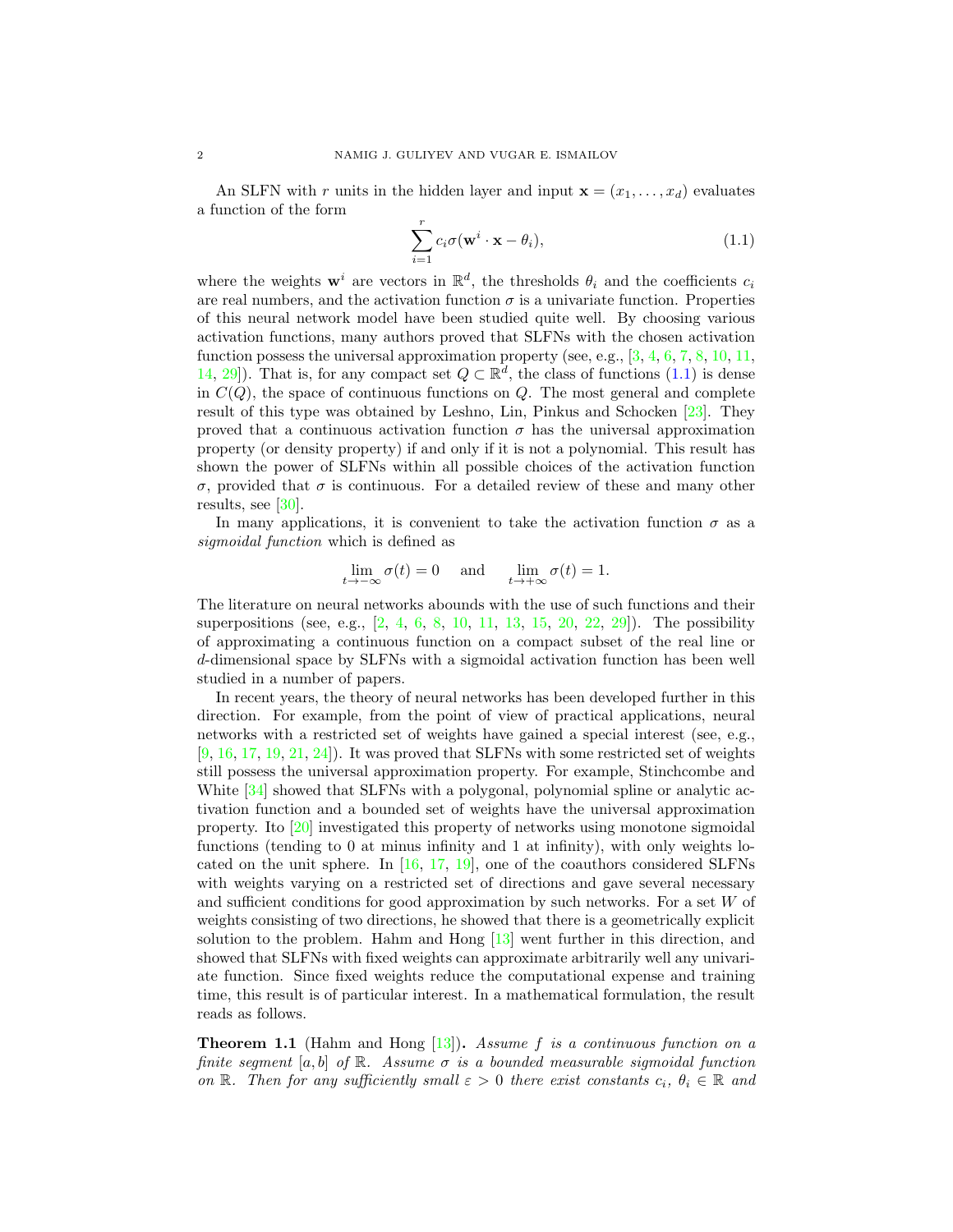positive integers K and n such that

$$
\left| f(x) - \sum_{i=1}^{n} c_i \sigma(Kx - \theta_i) \right| < \varepsilon
$$

for all  $x \in [a, b]$ .

Note that in this theorem both K and n depend on  $\varepsilon$ . The smaller the  $\varepsilon$ , the more neurons in the hidden layer one should take to approximate with the required precision. This phenomenon is pointed out as necessary in many papers. For various activation functions  $\sigma$ , there are plenty of practical examples, diagrams, tables, etc. in the literature, showing how the number of neurons increases as the error of approximation gets smaller.

It is well known that one of the challenges of neural networks is the process of deciding optimal number of hidden neurons. The other challenge is understanding how to reduce the computational expense and training time. As usual, networks with fixed weights best fit this purpose. In this respect, Cao and Xie [\[2\]](#page-14-3) strengthened the above result by specifying the number of hidden neurons to realize approximation to any continuous function. By implementing modulus of continuity, they established upper bound estimations for the approximation error. It was shown in [\[2\]](#page-14-3) that for the class of Lipschitz functions  $\text{Lip}_M(\alpha)$  with a Lipschitz constant M and degree  $\alpha$ , the approximation bound is  $M(1+\|\sigma\|)(b-a)n^{-\alpha}$ , where  $\|\sigma\|$  is the sup of  $\sigma(x)$  on [a, b].

Approximation capabilities of SLFNs with a fixed weight were also analyzed in Lin, Guo, Cao and Xu [\[26\]](#page-15-20). Taking the activation function  $\sigma$  as a continuous, even and  $2\pi$ -periodic function, the authors of [\[26\]](#page-15-20) showed that neural networks of the form

<span id="page-2-1"></span>
$$
\sum_{i=1}^{r} c_i \sigma(x - x_i) \tag{1.2}
$$

can approximate any continuous function on  $[-\pi, \pi]$  with an arbitrary precision  $\varepsilon$ . Note that all the weights are fixed equal to 1, and consequently do not depend on  $\varepsilon$ . To prove this, they first gave an integral representation for trigonometric polynomials, and constructed explicitly a network formed as  $(1.2)$  that approximates this integral representation. Finally, the obtained result for trigonometric polynomials was used to prove a Jackson-type upper bound for the approximation error.

In this paper, we construct a special sigmoidal activation function which meets both the above mentioned challenges in the univariate setting. In mathematical terminology, we construct a sigmoidal function  $\sigma$  for which K and n in the above theorem do not depend on the error  $\varepsilon$ . Moreover, we can take  $K = 1$  and  $n = 2$ . That is, only parameters  $c_i$  and  $\theta_i$  depend on  $\varepsilon$ . Can we find these numbers? For a large class of functions  $f$ , especially for analytic functions, our answer to this question is positive. We give an algorithm and a computer program for computing these numbers in practice. Our results are illustrated by several examples. Finally, we show that SLFNs with fixed weights are not capable of approximating all multivariate functions with arbitrary precision.

## 2. Construction of a sigmoidal function

<span id="page-2-0"></span>In this section, we construct algorithmically a sigmoidal function  $\sigma$  which we use in our main result in the following section. Besides sigmoidality, we take care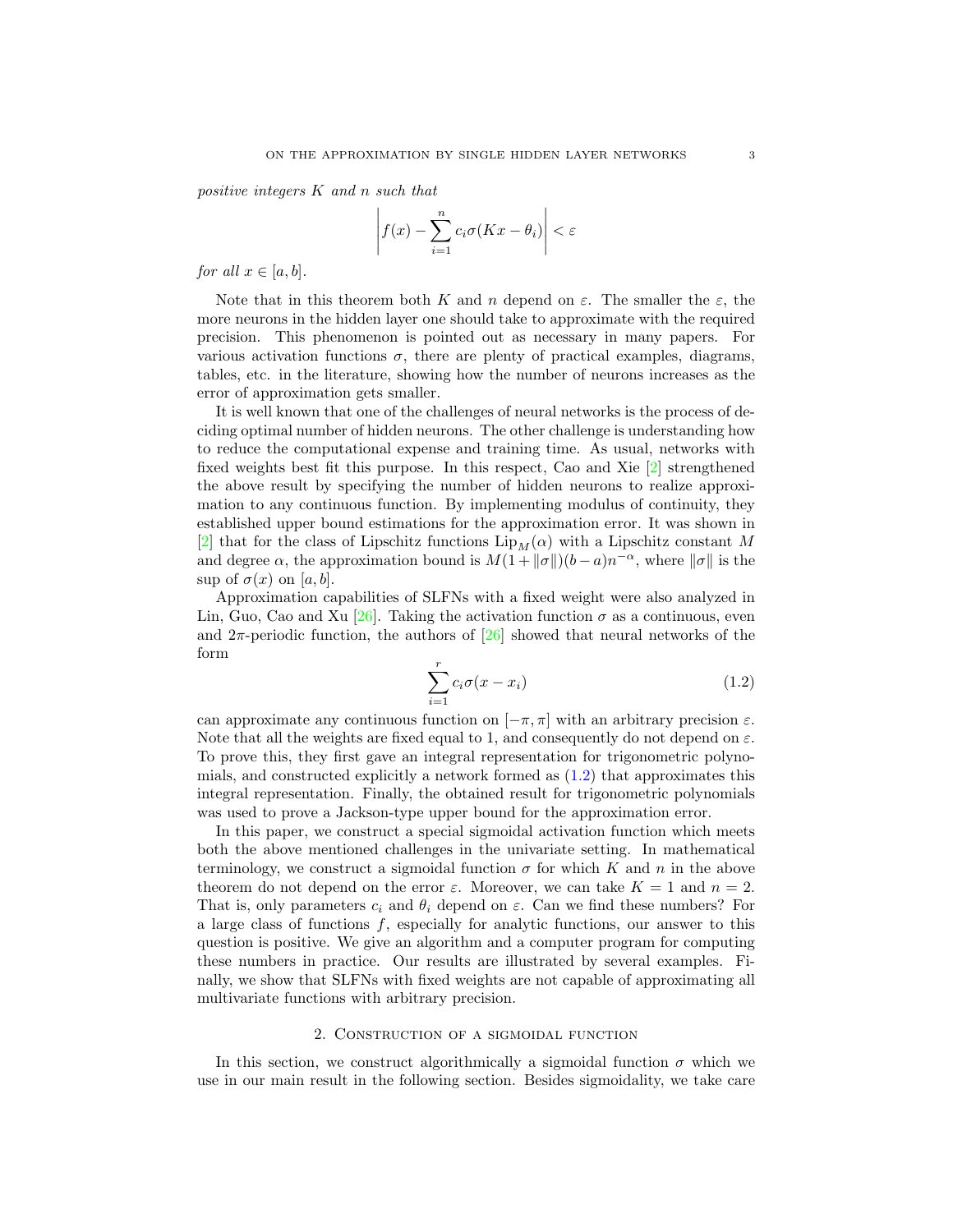about smoothness and monotonicity of our  $\sigma$  in the weak sense. Here by "weak monotonicity" we understand behavior of a function whose difference in absolute value from a monotonic function is a sufficiently small number. In this regard, we say that a real function f defined on a set  $X \subseteq \mathbb{R}$  is called  $\lambda$ -increasing (respectively,  $\lambda$ -decreasing) if there exists an increasing (respectively, decreasing) function  $u: X \to \mathbb{R}$  such that  $|f(x) - u(x)| \leq \lambda$  for all  $x \in X$ . Obviously, 0-monotonicity coincides with the usual concept of monotonicity, and a  $\lambda_1$ -increasing function is  $\lambda_2$ -increasing if  $\lambda_1 \leq \lambda_2$ .

To start with the construction of  $\sigma$ , assume that we are given a closed interval [a, b] and a sufficiently small real number  $\lambda$ . We construct  $\sigma$  algorithmically, based on two numbers, namely  $\lambda$  and  $d := b - a$ . The following steps describe the algorithm.

1. Introduce the function

$$
h(x) := 1 - \frac{\min\{1/2, \lambda\}}{1 + \log(x - d + 1)}.
$$

Note that this function is strictly increasing on the real line and satisfies the following properties:

(1)  $0 < h(x) < 1$  for all  $x \in [d, +\infty)$ ; (2)  $1 - h(d) \leq \lambda$ ; (3)  $h(x) \rightarrow 1$ , as  $x \rightarrow +\infty$ .

We want to construct  $\sigma$  satisfying the inequalities

<span id="page-3-0"></span>
$$
h(x) < \sigma(x) < 1\tag{2.1}
$$

for  $x \in [d, +\infty)$ . Then our  $\sigma$  will tend to 1 as x tends to  $+\infty$  and obey the inequality

$$
|\sigma(x) - h(x)| \le \lambda,
$$

i.e., it will be a  $\lambda$ -increasing function.

2. Before proceeding to the construction of  $\sigma$ , we need to enumerate the monic polynomials with rational coefficients. Let  $q_n$  be the Calkin–Wilf sequence (see [\[1\]](#page-14-4)). Then we can enumerate all the rational numbers by setting

$$
r_0 := 0, \quad r_{2n} := q_n, \quad r_{2n-1} := -q_n, \ n = 1, 2, \dots.
$$

Note that each monic polynomial with rational coefficients can uniquely be written as  $r_{k_0} + r_{k_1}x + \ldots + r_{k_{l-1}}x^{l-1} + x^l$ , and each positive rational number determines a unique finite continued fraction

$$
[m_0; m_1, \dots, m_l] := m_0 + \cfrac{1}{m_1 + \cfrac{1}{m_2 + \cfrac{1}{\ddots + \cfrac{1}{m_l}}}}
$$

with  $m_0 \geq 0, m_1, \ldots, m_{l-1} \geq 1$  and  $m_l \geq 2$ . We now construct a bijection between the set of all monic polynomials with rational coefficients and the set of all positive rational numbers as follows. To the only zeroth-degree monic polynomial 1 we associate the rational number 1, to each first-degree monic polynomial of the form  $r_{k_0} + x$  we associate the rational number  $k_0 + 2$ , to each second-degree monic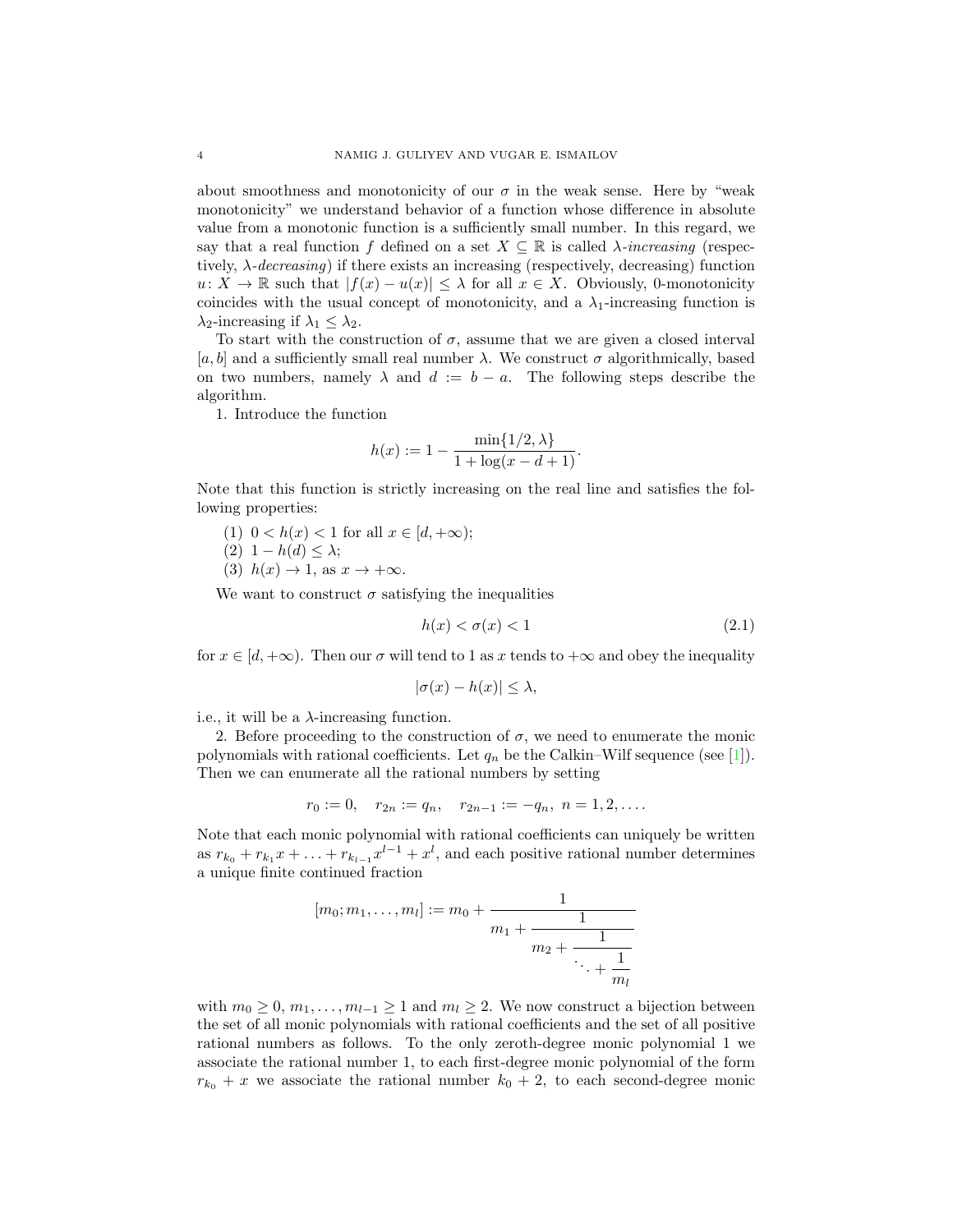polynomial of the form  $r_{k_0}+r_{k_1}x+x^2$  we associate the rational number  $[k_0; k_1+2] =$  $k_0 + 1/(k_1 + 2)$ , and to each monic polynomial

$$
r_{k_0} + r_{k_1}x + \ldots + r_{k_{l-2}}x^{l-2} + r_{k_{l-1}}x^{l-1} + x^l
$$

of degree  $l \geq 3$  we associate the rational number  $[k_0; k_1 + 1, \ldots, k_{l-2} + 1, k_{l-1} + 2]$ . In other words, we define  $u_1(x) := 1$ ,

$$
u_n(x) := r_{q_n-2} + x
$$

if  $q_n \in \mathbb{Z}$ ,

$$
u_n(x) := r_{m_0} + r_{m_1 - 2}x + x^2
$$

if  $q_n = [m_0; m_1]$ , and

$$
u_n(x) := r_{m_0} + r_{m_1-1}x + \ldots + r_{m_{l-2}-1}x^{l-2} + r_{m_{l-1}-2}x^{l-1} + x^l
$$

if  $q_n = [m_0; m_1, \ldots, m_{l-2}, m_{l-1}]$  with  $l \geq 3$ . For example, the first few elements of this sequence are

1, 
$$
x^2
$$
,  $x$ ,  $x^2 - x$ ,  $x^2 - 1$ ,  $x^3$ ,  $x - 1$ ,  $x^2 + x$ , ...

3. We start with constructing  $\sigma$  on the intervals  $[(2n-1)d, 2nd]$ ,  $n = 1, 2, \ldots$ For each monic polynomial  $u_n(x) = \alpha_0 + \alpha_1 x + \ldots + \alpha_{l-1} x^{l-1} + x^l$ , set

$$
B_1 := \alpha_0 + \frac{\alpha_1 - |\alpha_1|}{2} + \ldots + \frac{\alpha_{l-1} - |\alpha_{l-1}|}{2}
$$

and

$$
B_2 := \alpha_0 + \frac{\alpha_1 + |\alpha_1|}{2} + \ldots + \frac{\alpha_{l-1} + |\alpha_{l-1}|}{2} + 1.
$$

Note that the numbers  $B_1$  and  $B_2$  depend on n. To avoid complication of symbols, we do not indicate this in the notation.

Introduce the sequence

$$
M_n := h((2n+1)d), \qquad n = 1, 2, \ldots.
$$

Clearly, this sequence is strictly increasing and converges to 1.

Now we define  $\sigma$  as the function

<span id="page-4-0"></span>
$$
\sigma(x) := a_n + b_n u_n \left(\frac{x}{d} - 2n + 1\right), \quad x \in [(2n - 1)d, 2nd],
$$
 (2.2)

where

<span id="page-4-2"></span>
$$
a_1 := \frac{1}{2}, \qquad b_1 := \frac{h(3d)}{2}, \tag{2.3}
$$

and

<span id="page-4-3"></span>
$$
a_n := \frac{(1+2M_n)B_2 - (2+M_n)B_1}{3(B_2 - B_1)}, \qquad b_n := \frac{1-M_n}{3(B_2 - B_1)}, \qquad n = 2, 3, ....
$$
\n(2.4)

It is not difficult to notice that for  $n > 2$  the numbers  $a_n$ ,  $b_n$  are the coefficients of the linear function  $y = a_n + b_n x$  mapping the closed interval  $[B_1, B_2]$  onto the closed interval  $[(1+2M_n)/3,(2+M_n)/3]$ . Besides, for  $n=1$ , i.e. on the interval  $[d, 2d],$ 

$$
\sigma(x) = \frac{1 + M_1}{2}.
$$

Therefore, we obtain that

<span id="page-4-1"></span>
$$
h(x) < M_n < \frac{1 + 2M_n}{3} \le \sigma(x) \le \frac{2 + M_n}{3} < 1,\tag{2.5}
$$

for all  $x \in [(2n-1)d, 2nd]$ ,  $n = 1, 2, ...$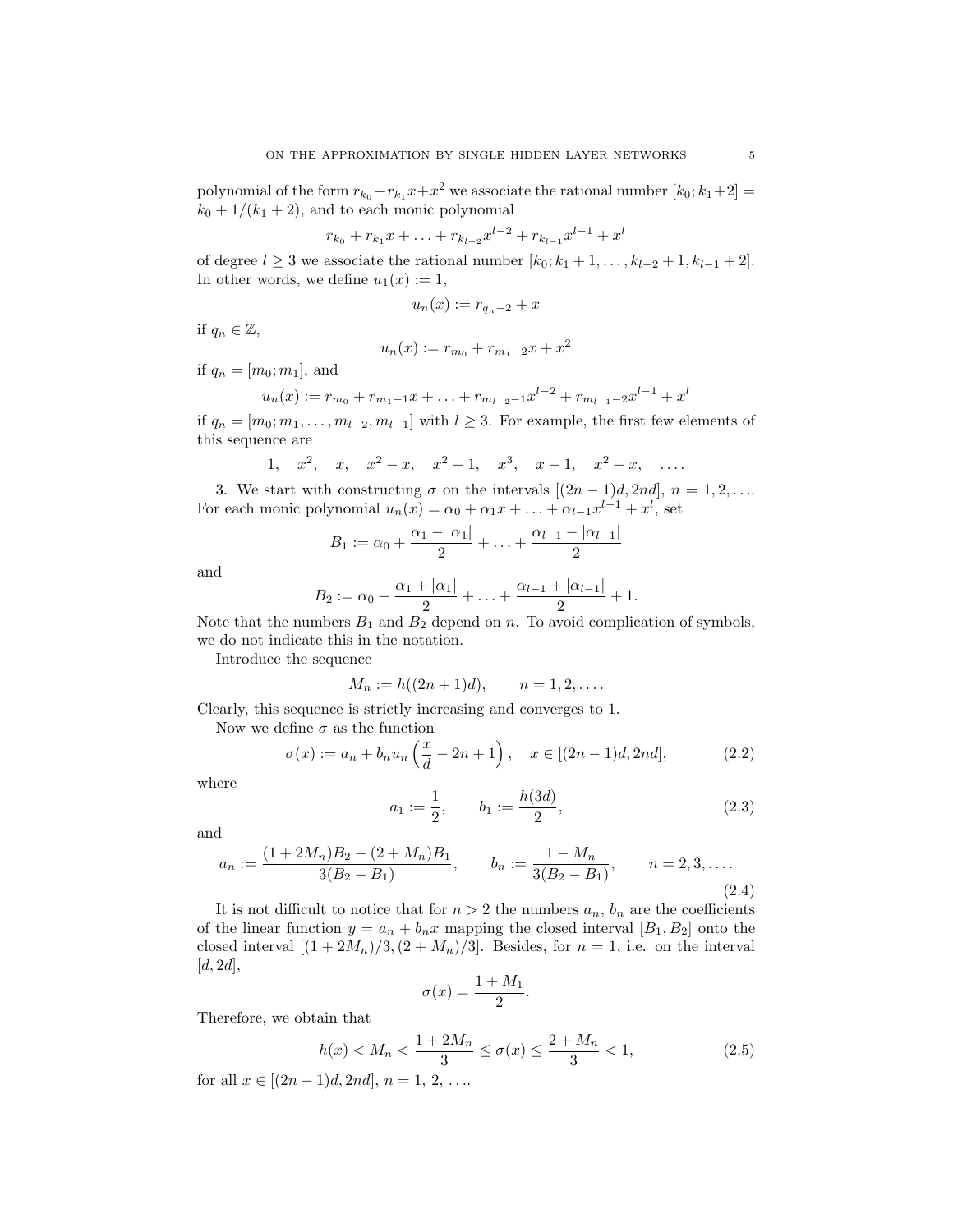4. In this step, we construct  $\sigma$  on the intervals  $[2nd,(2n+1)d]$ ,  $n=1,2,...$  For this purpose we use the smooth transition function

$$
\beta_{a,b}(x) := \frac{\widehat{\beta}(b-x)}{\widehat{\beta}(b-x) + \widehat{\beta}(x-a)},
$$

where

$$
\widehat{\beta}(x) := \begin{cases} e^{-1/x}, & x > 0, \\ 0, & x \le 0. \end{cases}
$$

Obviously,  $\beta_{a,b}(x) = 1$  for  $x \le a$ ,  $\beta_{a,b}(x) = 0$  for  $x \ge b$ , and  $0 < \beta_{a,b}(x) < 1$  for  $a < x < b$ .

Set

$$
K_n := \frac{\sigma(2nd) + \sigma((2n+1)d)}{2}, \qquad n = 1, 2, ....
$$

Note that the numbers  $\sigma(2nd)$  and  $\sigma((2n+1)d)$  have already been defined in the previous step. Since both the numbers  $\sigma(2nd)$  and  $\sigma((2n+1)d)$  lie in the interval  $(M_n, 1)$ , it follows that  $K_n \in (M_n, 1)$ .

First we extend  $\sigma$  smoothly to the interval [2nd, 2nd+d/2]. Take  $\varepsilon := (1-M_n)/6$ and choose  $\delta \leq d/2$  such that

<span id="page-5-1"></span>
$$
\left| a_n + b_n u_n \left( \frac{x}{d} - 2n + 1 \right) - (a_n + b_n u_n(1)) \right| \le \varepsilon, \quad x \in [2nd, 2nd + \delta]. \tag{2.6}
$$

One can choose this  $\delta$  as

$$
\delta := \min \left\{ \frac{\varepsilon d}{b_n C}, \frac{d}{2} \right\},\,
$$

where  $C > 0$  is a number satisfying  $|u'_n(x)| \leq C$  for  $x \in (1, 1.5)$ . For example, for  $n = 1$ ,  $\delta$  can be chosen as  $d/2$ . Now define  $\sigma$  on the first half of the interval  $[2nd,(2n+1)d]$  as the function

<span id="page-5-0"></span>
$$
\sigma(x) := K_n - \beta_{2nd, 2nd + \delta}(x)
$$
  
\$\times \left( K\_n - a\_n - b\_n u\_n \left( \frac{x}{d} - 2n + 1 \right) \right), \quad x \in \left[ 2nd, 2nd + \frac{d}{2} \right].\$ (2.7)

Let us prove that  $\sigma(x)$  satisfies the condition [\(2.1\)](#page-3-0). Indeed, if  $2nd + \delta \leq x \leq$  $2nd + d/2$ , then there is nothing to prove, since  $\sigma(x) = K_n \in (M_n, 1)$ . If  $2nd \leq$  $x < 2nd + \delta$ , then  $0 < \beta_{2nd, 2nd + \delta}(x) \leq 1$  and hence from  $(2.7)$  it follows that for each  $x \in [2nd, 2nd + \delta), \sigma(x)$  is between the numbers  $K_n$  and  $A_n(x) := a_n + \delta$  $b_n u_n \left(\frac{x}{d} - 2n + 1\right)$ . On the other hand, from [\(2.6\)](#page-5-1) we obtain that

$$
a_n + b_n u_n(1) - \varepsilon \le A_n(x) \le a_n + b_n u_n(1) + \varepsilon,
$$

which together with [\(2.2\)](#page-4-0) and [\(2.5\)](#page-4-1) yields  $A_n(x) \in \left[\frac{1+2M_n}{3} - \varepsilon, \frac{2+M_n}{3} + \varepsilon\right]$  for  $x \in$  $[2nd, 2nd + \delta)$ . Since  $\varepsilon = (1 - M_n)/6$ , the inclusion  $A_n(x) \in (M_n, 1)$  is valid. Now since both  $K_n$  and  $A_n(x)$  belong to  $(M_n, 1)$ , we finally conclude that

$$
h(x) < M_n < \sigma(x) < 1, \quad \text{for } x \in \left[2nd, 2nd + \frac{d}{2}\right].
$$

We define  $\sigma$  on the second half of the interval in a similar way:

$$
\sigma(x) := K_n - (1 - \beta_{(2n+1)d} - \overline{\delta}, (2n+1)d(x))
$$
  
\$\times \left(K\_n - a\_{n+1} - b\_{n+1}u\_{n+1} \left(\frac{x}{d} - 2n - 1\right)\right), \quad x \in \left[2nd + \frac{d}{2}, (2n+1)d\right],\$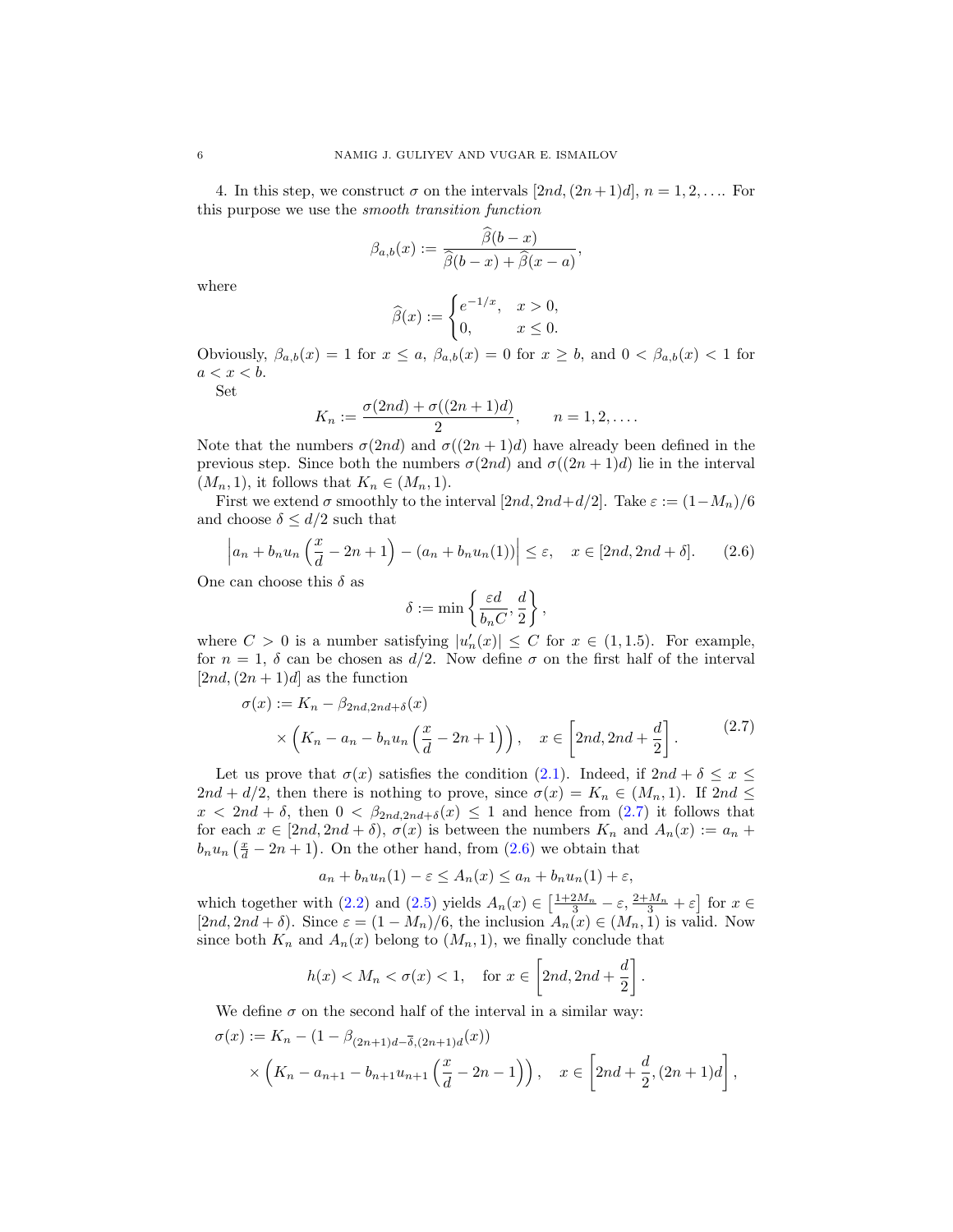where

$$
\overline{\delta} := \min\left\{\frac{\overline{\varepsilon}d}{b_{n+1}\overline{C}}, \frac{d}{2}\right\}, \qquad \overline{\varepsilon} := \frac{1 - M_{n+1}}{6}, \qquad \overline{C} \ge \sup_{[-0.5,0]} |u'_{n+1}(x)|.
$$

One can easily verify, as above, that the constructed  $\sigma(x)$  satisfies the condition  $(2.1)$  on  $[2nd + d/2, 2nd + d]$  and

$$
\sigma\left(2nd+\frac{d}{2}\right)=K_n,\qquad \sigma^{(i)}\left(2nd+\frac{d}{2}\right)=0,\quad i=1,2,\ldots.
$$

Steps 3 and 4 construct  $\sigma$  on the interval  $[d, +\infty)$ .

5. On the remaining interval  $(-\infty, d)$ , we define  $\sigma$  as

$$
\sigma(x) := \left(1 - \widehat{\beta}(d-x)\right) \frac{1 + M_1}{2}, \quad x \in (-\infty, d).
$$

It is not difficult to verify that  $\sigma$  is a strictly increasing, smooth function on  $(-\infty, d)$ . Note also that  $\sigma(x) \to \sigma(d) = (1 + M_1)/2$ , as x tends to d from the left and  $\sigma^{(i)}(d) = 0$  for  $i = 1, 2, \ldots$  This final step completes the construction of  $\sigma$  on the whole real line.

## <span id="page-6-0"></span>3. Practical computation and properties of the constructed sigmoidal function

It should be noted that the above algorithm allows one to compute the constructed  $\sigma$  at any point of the real axis instantly. The code of this algorithm is available at <http://sites.google.com/site/njguliyev/papers/monic-sigmoidal>. As a practical example, we give here the graph of  $\sigma$  (see Figure [3.1\)](#page-7-0) and a numerical table (see Table [3.1\)](#page-7-1) containing several computed values of this function on the interval [0, 20]. Figure [3.2](#page-8-0) shows how the graph of  $\lambda$ -increasing function  $\sigma$  changes on the interval  $[0, 100]$  as the parameter  $\lambda$  decreases.

The above  $\sigma$  obeys the following properties:

- (1)  $\sigma$  is sigmoidal;
- (2)  $\sigma \in C^{\infty}(\mathbb{R});$
- (3)  $\sigma$  is strictly increasing on  $(-\infty, d)$  and  $\lambda$ -strictly increasing on  $[d, +\infty)$ ;
- (4)  $\sigma$  is easily computable in practice.

All these properties are easily seen from the above exposition. But the essential property of our sigmoidal function is its ability to approximate an arbitrary continuous function using only a fixed number of translations and scalings of  $\sigma$ . More precisely, only two translations and scalings are sufficient. We formulate this important property as a theorem in the next section.

## 4. Main results

<span id="page-6-1"></span>The main results of the paper are formulated in the following two theorems.

<span id="page-6-2"></span>**Theorem 4.1.** Assume that f is a continuous function on a finite segment  $[a, b]$  of  $\mathbb R$  and  $\sigma$  is the sigmoidal function constructed in Section [2.](#page-2-0) Then for any sufficiently small  $\varepsilon > 0$  there exist constants  $c_1, c_2, \theta_1$  and  $\theta_2$  such that

$$
|f(x) - c_1\sigma(x - \theta_1) - c_2\sigma(x - \theta_2)| < \varepsilon
$$

for all  $x \in [a, b]$ .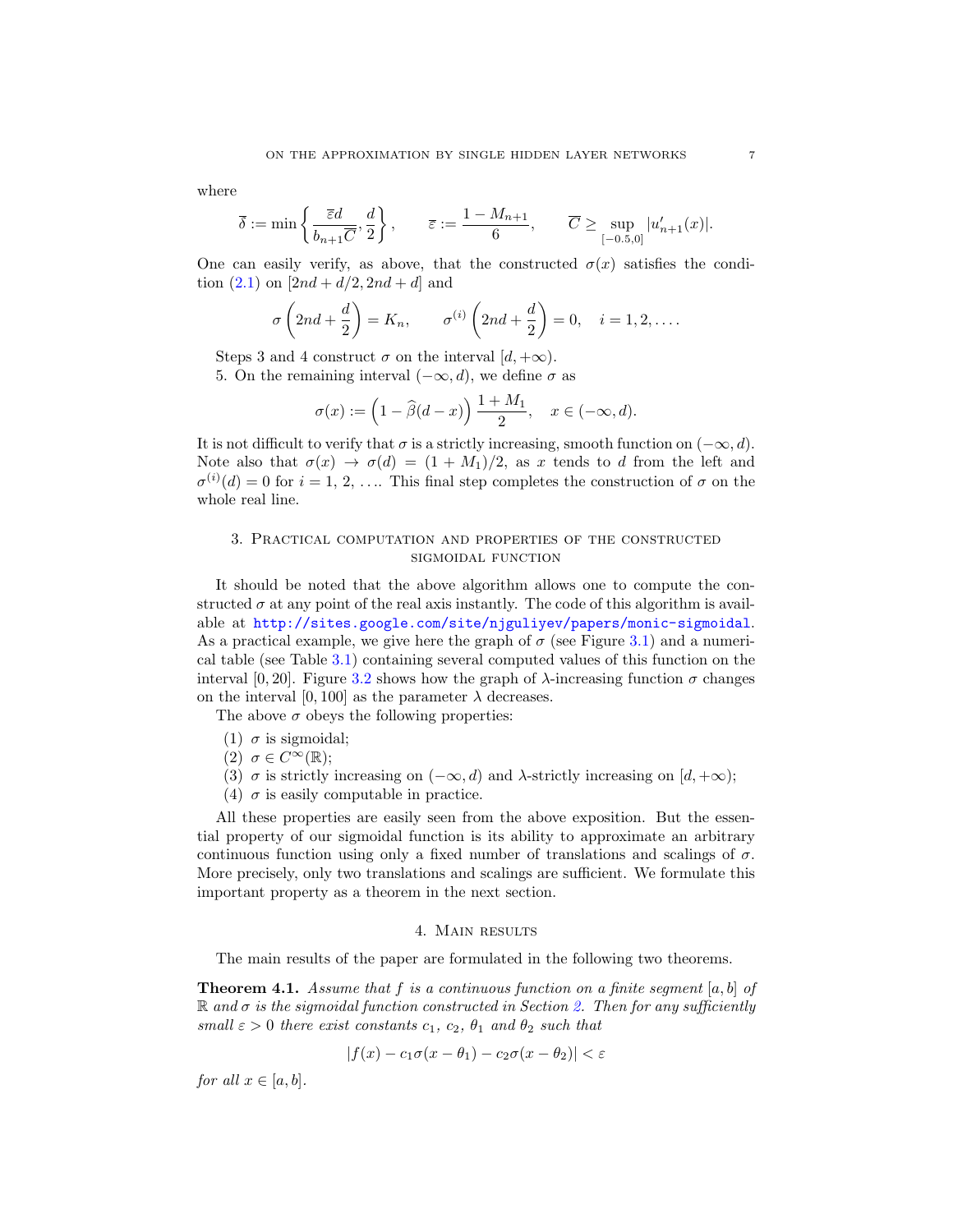

<span id="page-7-1"></span><span id="page-7-0"></span>FIGURE 3.1. The graph of  $\sigma$  on [0, 20]  $(d = 2, \lambda = 1/4)$ 

TABLE 3.1. Some computed values of  $\sigma$   $(d=2,\,\lambda=1/4)$ 

| $t\,$ | $\sigma$ | t   | $\sigma$ | $t\,$ | $\sigma$ | t.   | $\sigma$ | $t\,$    | $\sigma$ |
|-------|----------|-----|----------|-------|----------|------|----------|----------|----------|
| 0.0   | 0.37462  | 4.0 | 0.95210  | 8.0   | 0.97394  | 12.0 | 0.97662  | $16.0\,$ | 0.96739  |
| 0.4   | 0.44248  | 4.4 | 0.95146  | 8.4   | 0.96359  | 12.4 | 0.97848  | 16.4     | 0.96309  |
| 0.8   | 0.53832  | 4.8 | 0.95003  | 8.8   | 0.96359  | 12.8 | 0.97233  | 16.8     | 0.96309  |
| 1.2   | 0.67932  | 5.2 | 0.95003  | 9.2   | 0.96314  | 13.2 | 0.97204  | 17.2     | 0.96307  |
| 1.6   | 0.87394  | 5.6 | 0.94924  | 9.6   | 0.95312  | 13.6 | 0.97061  | 17.6     | 0.96067  |
| 2.0   | 0.95210  | 6.0 | 0.94787  | 10.0  | 0.95325  | 14.0 | 0.96739  | 18.0     | 0.95879  |
| 2.4   | 0.95210  | 6.4 | 0.94891  | 10.4  | 0.95792  | 14.4 | 0.96565  | 18.4     | 0.95962  |
| 2.8   | 0.95210  | 6.8 | 0.95204  | 10.8  | 0.96260  | 14.8 | 0.96478  | 18.8     | 0.96209  |
| 3.2   | 0.95210  | 7.2 | 0.95725  | 11.2  | 0.96727  | 15.2 | 0.96478  | 19.2     | 0.96621  |
| 3.6   | 0.95210  | 7.6 | 0.96455  | 11.6  | 0.97195  | 15.6 | 0.96565  | 19.6     | 0.97198  |

*Proof.* Set  $d := b - a$  and divide the interval  $[d, +\infty)$  into the segments  $[d, 2d]$ ,  $[2d, 3d], \ldots$  It follows from  $(2.2)$  that

<span id="page-7-2"></span>
$$
\sigma(dx + (2n - 1)d) = a_n + b_n u_n(x), \qquad x \in [0, 1]
$$
\n(4.1)

for  $n = 1, 2, \ldots$  Here  $a_n$  and  $b_n$  are computed by  $(2.3)$  and  $(2.4)$  for  $n = 1$  and  $n > 1$ , respectively.

From  $(4.1)$  it follows that for each  $n = 1, 2, \ldots$ ,

<span id="page-7-3"></span>
$$
u_n(x) = \frac{1}{b_n} \sigma(dx + (2n - 1)d) - \frac{a_n}{b_n}.
$$
 (4.2)

Let now g be any continuous function on the unit interval  $[0, 1]$ . By the density of polynomials with rational coefficients in the space of continuous functions over any compact subset of R, for any  $\varepsilon > 0$  there exists a polynomial  $p(x)$  of the above form such that

$$
|g(x) - p(x)| < \varepsilon
$$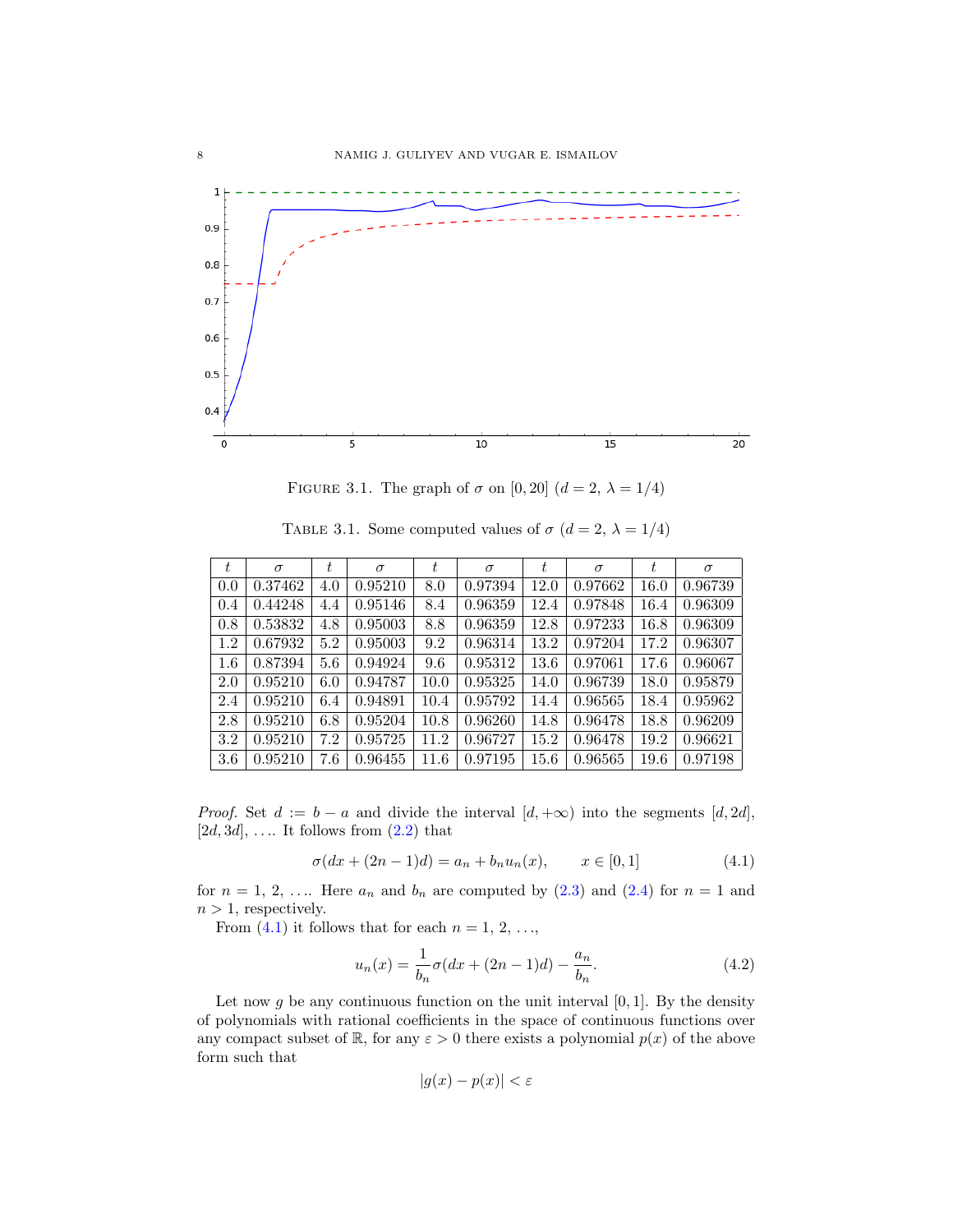

<span id="page-8-0"></span>FIGURE 3.2. The graph of  $\sigma$  on [0, 100]  $(d = 2)$ 

for all  $x \in [0,1]$ . Denote by  $p_0$  the leading coefficient of p. If  $p_0 \neq 0$  (i.e.,  $p \neq 0$ ) then we define  $u_n$  as  $u_n(x) := p(x)/p_0$ , otherwise we just set  $u_n(x) := 1$ . In both cases

$$
|g(x) - p_0 u_n(x)| < \varepsilon, \qquad x \in [0, 1].
$$

This together with [\(4.2\)](#page-7-3) means that

$$
|g(x) - c_1 \sigma(dx - s_1) - c_0| < \varepsilon
$$

for some  $c_0, c_1, s_1 \in \mathbb{R}$  and all  $x \in [0, 1]$ . Namely,  $c_1 = p_0/b_n$ ,  $s_1 = d - 2nd$ and  $c_0 = p_0 a_n/b_n$ . On the other hand, we can write  $c_0 = c_2 \sigma (dx - s_2)$ , where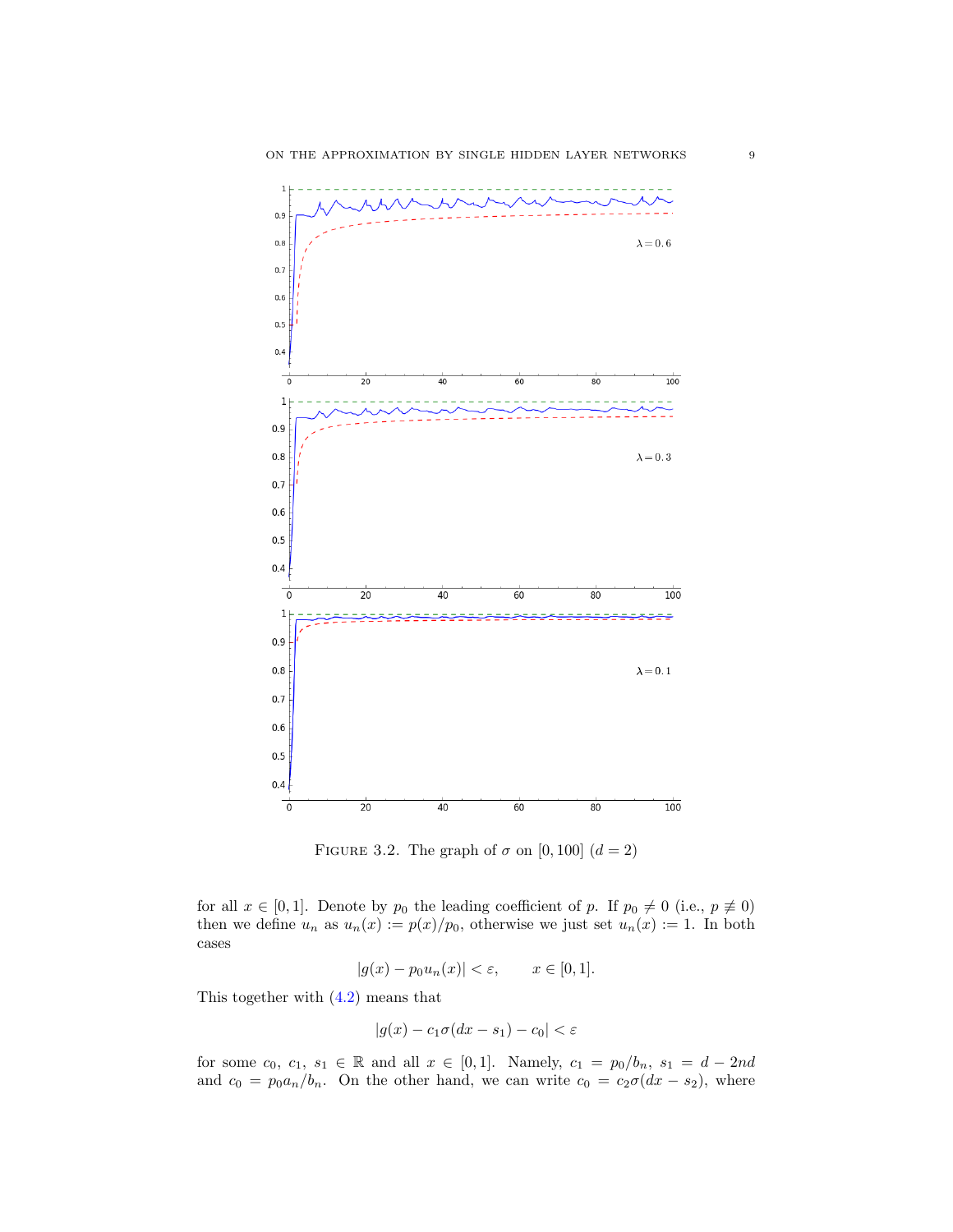$c_2 := 2c_0/(1 + h(3d))$  and  $s_2 := -d$ . Hence,

<span id="page-9-0"></span>
$$
|g(x) - c_1\sigma(dx - s_1) - c_2\sigma(dx - s_2)| < \varepsilon. \tag{4.3}
$$

Note that  $(4.3)$  is valid for the unit interval  $[0, 1]$ . Using linear transformation it is not difficult to go from [0,1] to the interval [a, b]. Indeed, let  $f \in C[a, b]$ , σ be constructed as above, and ε be an arbitrarily small positive number. The transformed function  $q(x) = f(a + (b - a)x)$  is well defined on [0, 1] and we can apply the inequality [\(4.3\)](#page-9-0). Now using the inverse transformation  $x = (t-a)/(b-a)$ , we can write

$$
|f(t) - c_1 \sigma(t - \theta_1) - c_2 \sigma(t - \theta_2)| < \varepsilon
$$

for all  $t \in [a, b]$ , where  $\theta_1 = a + s_1$  and  $\theta_2 = a + s_2$ . The last inequality completes the proof.  $\Box$ 

Since any compact subset of the real line is contained in a segment  $[a, b]$ , the following generalization of Theorem [4.1](#page-6-2) holds.

**Theorem 4.2.** Let Q be a compact subset of the real line and d be its diameter. Let  $\lambda$  be any positive number. Then one can algorithmically construct a computable sigmoidal activation function  $\sigma \colon \mathbb{R} \to \mathbb{R}$ , which is infinitely differentiable, strictly increasing on  $(-\infty, d)$ ,  $\lambda$ -strictly increasing on  $[d, +\infty)$ , and satisfies the following property: For any  $f \in C(Q)$  and  $\varepsilon > 0$  there exist numbers  $c_1, c_2, \theta_1$  and  $\theta_2$  such that

$$
|f(x) - c_1\sigma(x - \theta_1) - c_2\sigma(x - \theta_2)| < \varepsilon
$$

for all  $x \in Q$ .

Remark 4.1. The idea of using monic polynomials (see Section [2](#page-2-0) and the proof above) is new in the numerical analysis of neural networks with limited number of hidden neurons. In fact, if one is interested more in a theoretical than in a practical result, then any countable dense subset of  $C[0, 1]$  suffices. Maiorov and Pinkus [\[28\]](#page-15-21) used such a subset to prove existence of a sigmoidal, monotonic and analytic activation function, and consequently a neural network with a fixed number of hidden neurons, which approximates arbitrarily well any continuous function. Note that the result is of theoretical value and the authors of [\[28\]](#page-15-21) do not suggest constructing and using their sigmoidal function. In our previous work  $[12]$ , we exploited a sequence of all polynomials with rational coefficients to construct a new universal sigmoidal function. Note that in  $[12]$  the problem of fixing weights in approximation by neural networks was not considered. Although the construction was efficient in the sense of computation of that sigmoidal function, some difficulties appeared while computing an approximating neural network parameters for some relatively simple approximated functions (see Remark 2 in [\[12\]](#page-15-22)). This was a reason why we avoided giving practical numerical examples. The usage of monic polynomials in this instance turned out to be advantageous in reducing "running time" of the algorithm for computing the mentioned network parameters. This allows one to approximate various functions with sufficiently small precision and obtain all the required parameters (scaling coefficients and thresholds) in practice. We give corresponding numerical results in the next section.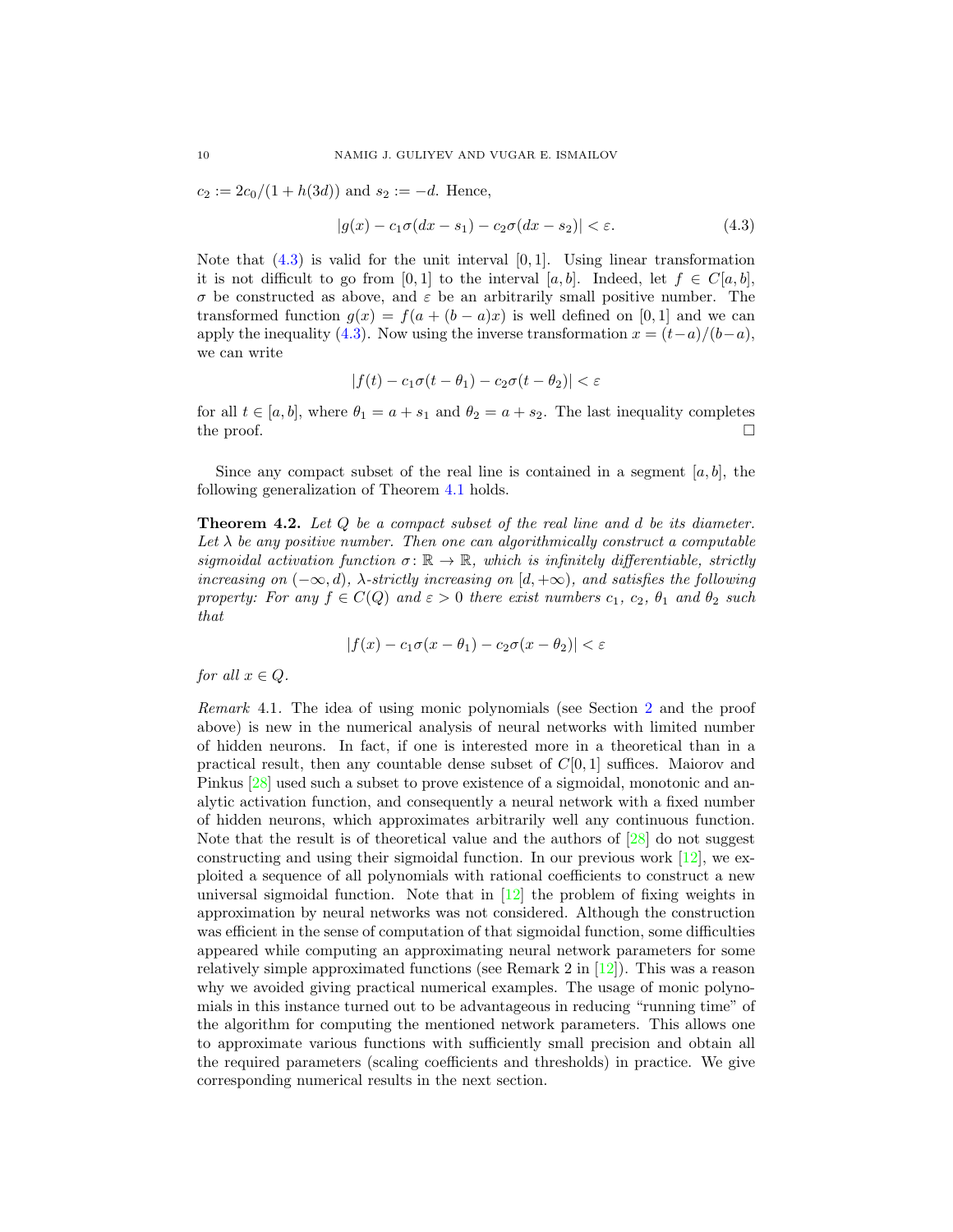#### 5. Numerical results

<span id="page-10-0"></span>We prove in Theorem [4.1](#page-6-2) that any continuous function on  $[a, b]$  can be approximated arbitrarily well by SLFNs with the fixed weight 1 and with only two neurons in the hidden layer. An activation function  $\sigma$  for such a network is constructed in Section [2.](#page-2-0) We have seen from the proof that our approach is totally constructive. One can evaluate the value of  $\sigma$  at any point of the real axis and draw its graph instantly using the programming interface at the URL shown at the beginning of Section [3.](#page-6-0) In the current section, we demonstrate our result in various examples. For different error bounds we find the parameters  $c_1$ ,  $c_2$ ,  $\theta_1$  and  $\theta_2$  in Theorem [4.1.](#page-6-2) All computations were done in SageMath [\[33\]](#page-16-1). For computations, we use the following algorithm, which works well for analytic functions. Assume  $f$  is a function, whose Taylor series around the point  $(a + b)/2$  converges uniformly to f on [a, b], and  $\varepsilon > 0$ .

(1) Consider the function  $g(t) := f(a + (b - a)t)$ , which is well-defined on [0, 1];

 $(2)$  Find k such that the k-th Taylor polynomial

$$
T_k(x) := \sum_{i=0}^k \frac{g^{(i)}(1/2)}{i!} \left(x - \frac{1}{2}\right)^i
$$

satisfies the inequality  $|T_k(x) - g(x)| \leq \varepsilon/2$  for all  $x \in [0, 1]$ ;

 $(3)$  Find a polynomial p with rational coefficients such that

$$
|p(x) - T_k(x)| \le \frac{\varepsilon}{2}, \qquad x \in [0, 1],
$$

and denote by  $p_0$  the leading coefficient of this polynomial;

- (4) If  $p_0 \neq 0$ , then find n such that  $u_n(x) = p(x)/p_0$ . Otherwise, set  $n := 1$ ;
- (5) For  $n = 1$  and  $n > 1$  evaluate  $a_n$  and  $b_n$  by [\(2.3\)](#page-4-2) and [\(2.4\)](#page-4-3), respectively;
- (6) Calculate the parameters of the network as

$$
c_1:=\frac{p_0}{b_n},\qquad c_2:=\frac{2p_0a_n}{b_n(1+h(3d))},\qquad \theta_1:=b-2n(b-a),\qquad \theta_2:=2a-b;
$$

(7) Construct the network  $\mathcal{N} = c_1 \sigma(x - \theta_1) + c_2 \sigma(x - \theta_2)$ . Then  $\mathcal N$  gives an  $\varepsilon$ -approximation to f.

In the sequel, we give four practical examples. To be able to make comparisons between these examples, all the considered functions are given on the same interval [-1,1]. First we select the polynomial function  $f(x) = x^3 + x^2 - 5x + 3$  as a target function. We investigate the sigmoidal neural network approximation to  $f(x)$ . This function was also considered in [\[13\]](#page-15-10). Note that in [13] the authors chose the sigmoidal function as

$$
\sigma(x) = \begin{cases} 1, & \text{if } x \ge 0, \\ 0, & \text{if } x < 0, \end{cases}
$$

and obtained the numerical results (see Table [5.1\)](#page-11-1) for SLFNs with 8, 32, 128, 532 neurons in the hidden layer (see also [\[2\]](#page-14-3) for an additional constructive result concerning the error of approximation in this example).

As it is seen from the table, the number of neurons in the hidden layer increases as the error bound decreases in value. This phenomenon is no longer true for our sigmoidal function (see Section [2\)](#page-2-0). Using Theorem [4.1,](#page-6-2) we can construct explicitly an SLFN with only two neurons in the hidden layer, which approximates the above polynomial with arbitrarily given precision. Here by explicit construction we mean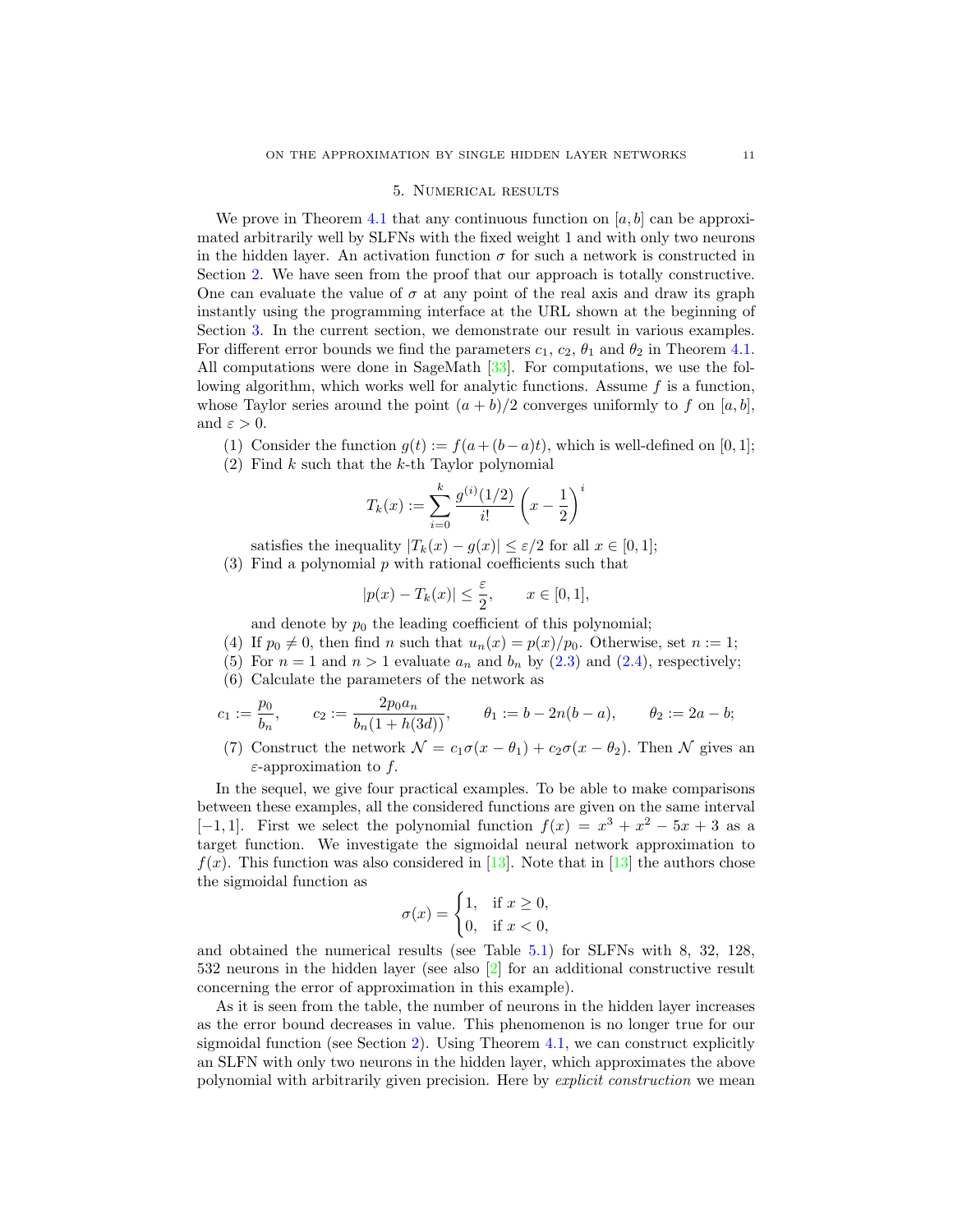<span id="page-11-1"></span>

| Number of neurons $\sqrt{2N^2}$ | Maximum error |
|---------------------------------|---------------|
|                                 | 0.666016      |
| 32                              | 0.165262      |
| 128                             | 0.041331      |
|                                 | 0.010333      |

Table 5.1. The Heaviside function as a sigmoidal function

<span id="page-11-2"></span>TABLE 5.2. Several  $\varepsilon$ -approximators of the function  $1+x+x^2/2+$  $x^3/6 + x^4/24 + x^5/120 + x^6/720$ 

| Number of      | Parameters of the network | Maximum                |                                     |            |       |
|----------------|---------------------------|------------------------|-------------------------------------|------------|-------|
| neurons        | c <sub>1</sub>            | $c_2$                  |                                     | $\theta_2$ | error |
| 2              | $2.0619 \times 10^{2}$    | $2.1131 \times 10^{2}$ | $-1979$                             | $-3$       | 0.95  |
| 2              | $5.9326 \times 10^{2}$    | $6.1734 \times 10^{2}$ | $-1.4260 \times 10^8$               | $-3$       | 0.60  |
| 2              | $1.4853 \times 10^{3}$    | $1.5546 \times 10^{3}$ | $-4.0140 \times 10^{22}$            | $-3$       | 0.35  |
| $\mathfrak{D}$ | $5.1231 \times 10^{2}$    | $5.3283 \times 10^{2}$ | $-3.2505 \times 10^{7}$             | $-3$       | 0.10  |
| $\overline{2}$ | $4.2386 \times 10^3$      | $4.4466 \times 10^3$   | $-2.\overline{0403 \times 10^{65}}$ | $-3$       | 0.04  |
| $\overline{2}$ | $2.8744 \times 10^{4}$    | $3.0184 \times 10^{4}$ | $-1.7353 \times 10^{442}$           | $-3$       | 0.01  |

that all the network parameters can be computed directly. Namely, the calculated values of these parameters are as follows:  $c_1 \approx 2059.373597$ ,  $c_2 \approx -2120.974727$ ,  $\theta_1 = -467$ , and  $\theta_2 = -3$ . It turns out that for the above polynomial we have an exact representation. That is, on the interval  $[-1, 1]$  we have the identity

$$
x^{3} + x^{2} - 5x + 3 \equiv c_{1}\sigma(x - \theta_{1}) + c_{2}\sigma(x - \theta_{2}).
$$

Let us now consider the other polynomial function

$$
f(x) = 1 + x + \frac{x^2}{2} + \frac{x^3}{6} + \frac{x^4}{24} + \frac{x^5}{120} + \frac{x^6}{720}.
$$

For this function we do not have an exact representation as above. Nevertheless, one can easily construct a  $\varepsilon$ -approximating network with two neurons in the hidden layer for any sufficiently small approximation error  $\varepsilon$ . Table [5.2](#page-11-2) displays numerical computations of the network parameters for six different approximation errors.

At the end we consider the nonpolynomial functions  $f(x) = 4x/(4 + x^2)$  and  $f(x) = \sin x - x \cos(x + 1)$ . Tables [5.3](#page-12-0) and [5.4](#page-12-1) display all the parameters of the  $\varepsilon$ -approximating neural networks for the above six approximation error bounds. As it is seen from the tables, these bounds do not alter the number of hidden neurons. Figures [5.1,](#page-12-2) [5.2](#page-13-0) and [5.3](#page-13-1) show how graphs of some constructed networks  $\mathcal N$  approximate the corresponding target functions  $f$ .

#### 6. Analysis of the multivariate case

<span id="page-11-0"></span>In this section, we want to draw the reader's attention to the following question. Do SLFNs with fixed weights preserve their universal approximation property in the multivariate setting? That is, if networks of the form

<span id="page-11-3"></span>
$$
h(\mathbf{x}) = \sum_{i=1}^{r} c_i \sigma(\mathbf{w} \cdot \mathbf{x} - \theta_i),
$$
\n(6.1)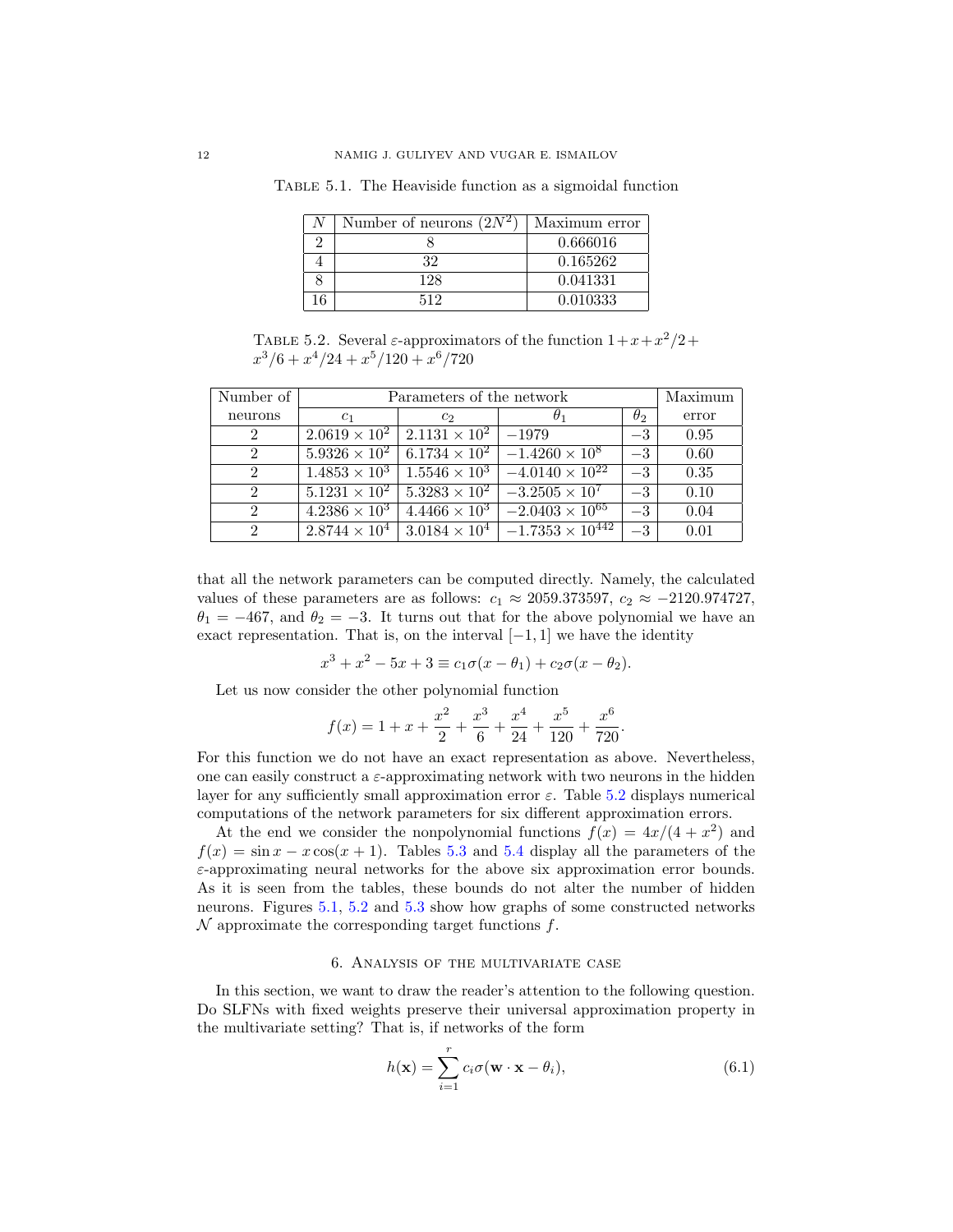

<span id="page-12-2"></span>FIGURE 5.1. The graphs of  $f(x) = 1 + x + x^2/2 + x^3/6 + x^4/24 +$  $x^5/120 + x^6/720$  and some of its approximators  $(\lambda = 1/4)$ 

<span id="page-12-0"></span>TABLE 5.3. Several  $\varepsilon$ -approximators of the function  $4x/(4+x^2)$ 

| Number of                   | Parameters of the network | Maximum                       |                                                |            |       |
|-----------------------------|---------------------------|-------------------------------|------------------------------------------------|------------|-------|
| neurons                     | c <sub>1</sub>            | $c_{2}$                       | $\theta_1$                                     | $\theta_2$ | error |
| 2                           | $1.5965 \times 10^{2}$    | $1.6454 \times 10^2$   $-283$ |                                                | $-3$       | 0.95  |
| $2^{\circ}$                 | $1.5965 \times 10^{2}$    | $1.6454 \times 10^{2}$ -283   |                                                | $-3$       | 0.60  |
| $\mathcal{D}$               | $-1.8579 \times 10^{3}$   |                               | $-1.9428 \times 10^3$ $-6.1840 \times 10^{11}$ | $-3$       | 0.35  |
| $\mathcal{D}_{\mathcal{L}}$ | $1.1293 \times 10^{4}$    |                               | $1.1842 \times 10^4$ $-4.6730 \times 10^{34}$  | $-3$       | 0.10  |
| $2^{\circ}$                 | $2.6746 \times 10^{4}$    | $2.8074 \times 10^{4}$        | $-6.8296 \times 10^{82}$                       | $-3$       | 0.04  |
| $2^{\circ}$                 | $-3.4218 \times 10^6$     | $-3.5939 \times 10^6$         | $\vert -2.9305\times 10^{4885} \vert$          | $-3$       | 0.01  |

<span id="page-12-1"></span>TABLE 5.4. Several  $\varepsilon$ -approximators of the function sin  $x$  −  $x \cos(x+1)$ 

| Number of                   | Parameters of the network | Maximum                |                              |                  |       |
|-----------------------------|---------------------------|------------------------|------------------------------|------------------|-------|
| neurons                     | c <sub>1</sub>            | $c_2$                  |                              | $\theta_2$       | error |
| $\overline{2}$              | $8.950 \times 10^{3}$     | $9.390 \times 10^{3}$  | $-3.591 \times 10^{53}$      | $-3$             | 0.95  |
| $\mathcal{D}_{\mathcal{L}}$ | $3.145 \times 10^3$       | $3.295 \times 10^3$    | $-3.397 \times 10^{23}$      | $-3$             | 0.60  |
| $\mathcal{D}_{\mathcal{L}}$ | $1.649 \times 10^{5}$     | $1.732 \times 10^{5}$  | $-9.532 \times 10^{1264}$    | $-3$             | 0.35  |
| $\mathcal{D}_{\mathcal{L}}$ | $-4.756 \times 10^7$      | $-4.995 \times 10^{7}$ | $-1.308 \times 10^{180281}$  | $-3$             | 0.10  |
| $\mathcal{D}_{\mathcal{L}}$ | $-1.241 \times 10^{7}$    | $-1.303 \times 10^{7}$ | $-5.813 \times 10^{61963}$   | $-3$             | 0.04  |
| $\mathcal{D}_{\mathcal{L}}$ | $1.083 \times 10^{9}$     | $1.138 \times 10^{9}$  | $-2.620 \times 10^{5556115}$ | $-3\phantom{.0}$ | 0.01  |

where the weight  $\mathbf{w} \in \mathbb{R}^d$  is fixed for all units of the hidden layer, but which may be different for different networks  $h$ , can approximate any continuous multivariate function  $f(x_1, \ldots, x_d)$ ,  $d > 1$ , within arbitrarily small tolerance? Note that if **w** is fixed for all  $h$ , then it is obvious that there is a multivariate function which cannot be approximated by networks of the form  $(6.1)$ . Indeed, the linear functional

$$
F(f) = f(x_1) - f(x_2),
$$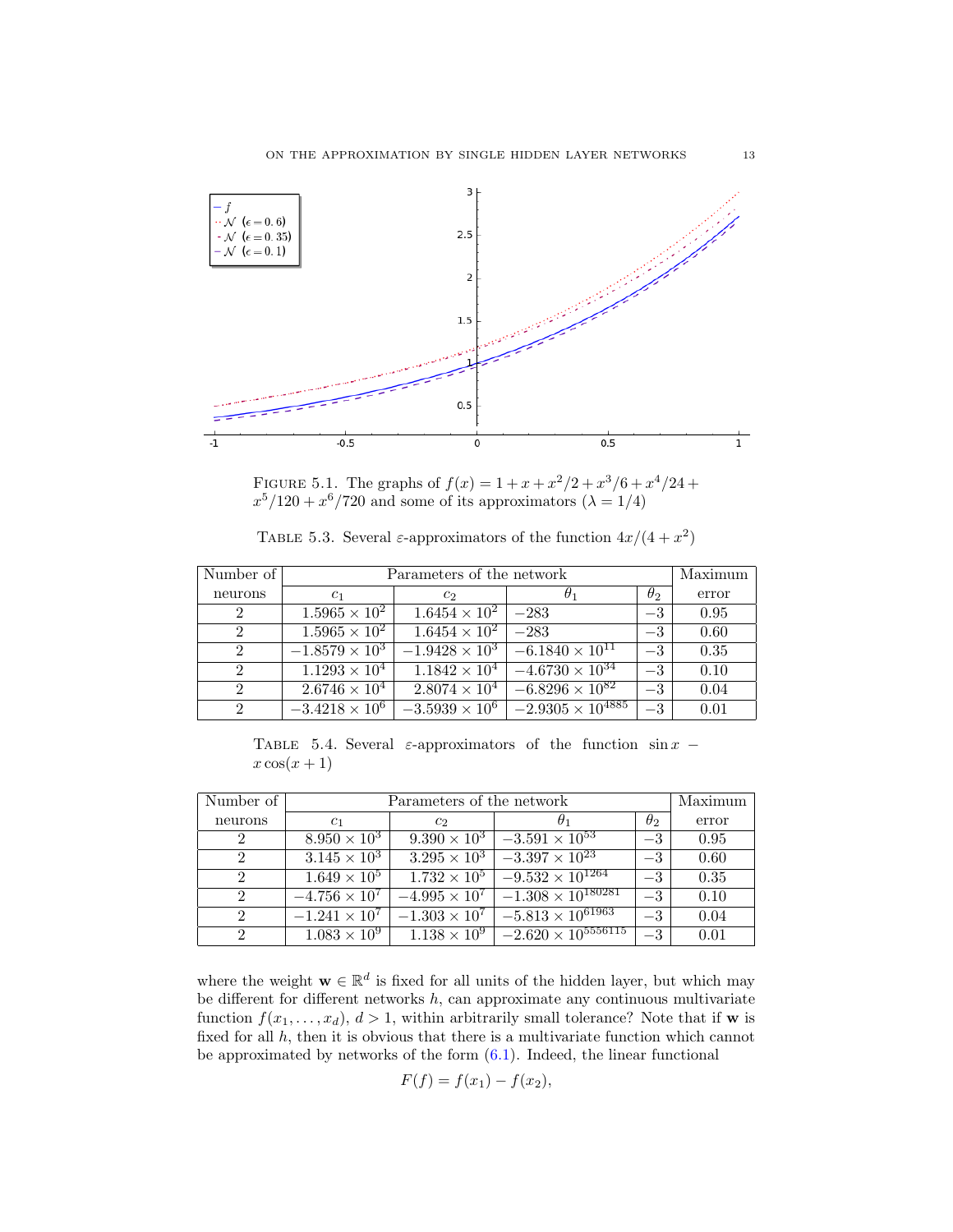

<span id="page-13-0"></span>FIGURE 5.2. The graphs of  $f(x) = 4x/(4+x^2)$  and some of its approximators  $(\lambda = 1/4)$ 



<span id="page-13-1"></span>FIGURE 5.3. The graphs of  $f(x) = \sin x - x \cos(x+1)$  and some of its approximators  $(\lambda = 1/4)$ 

where  $\mathbf{x}_1$  and  $\mathbf{x}_2$  are selected so that  $\mathbf{w} \cdot \mathbf{x}_1 = \mathbf{w} \cdot \mathbf{x}_2$ , annihilates all functions h. Since the functional  $F$  is nontrivial, the set of all functions  $h$ , which we denote in the sequel by  $H$ , is not dense in  $C(Q)$  for an arbitrary compact set Q containing the points  $x_1$  and  $x_2$ ; hence approximation to all continuous functions cannot be possible on such compact sets  $Q$ . The above question, in the case where  $w$  is different for different networks  $h$ , is rather complicated. The positive answer to this question would mean, for example, that Theorem [1.1](#page-1-1) admits a generalization to d-variable functions. Unfortunately, our answer to this question is negative. The details are as follows. Each summand in  $(6.1)$  is a function depending on the inner product  $\mathbf{w} \cdot \mathbf{x}$ . Thus, the whole sum itself, i.e. the function  $h(\mathbf{x})$  is a function of the form  $g(\mathbf{w} \cdot \mathbf{x})$ . Note that functions of the form  $g(\mathbf{w} \cdot \mathbf{x})$  are called *ridge functions*.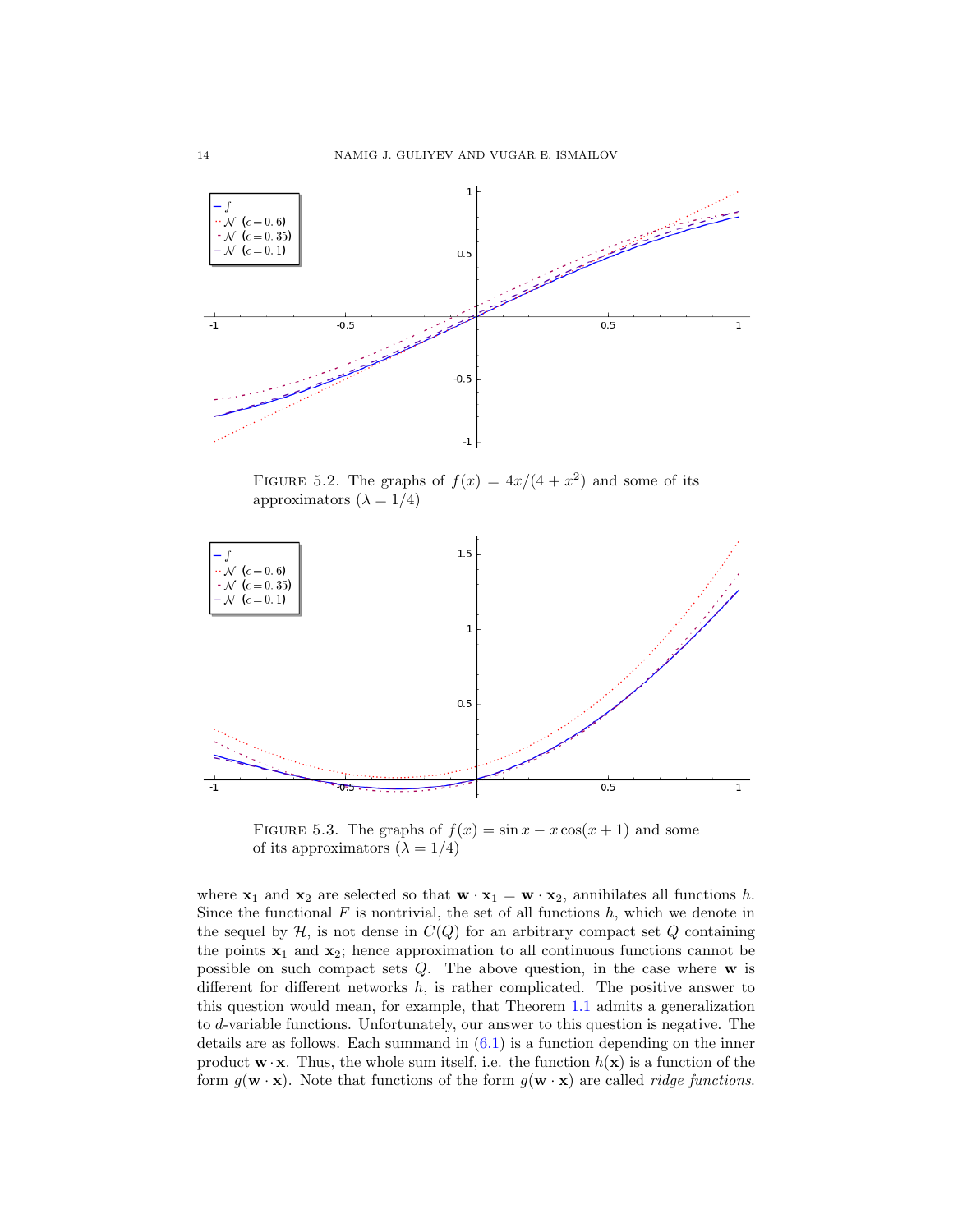The literature abounds with the use of such functions and their linear combinations (see, e.g., [\[18,](#page-15-23) [31\]](#page-15-24) and a great deal of references therein). We see that the set  $\mathcal{H}$ is a subset of the set of ridge functions  $\mathcal{R} := \{ g(\mathbf{w} \cdot \mathbf{x}) : \mathbf{w} \in \mathbb{R}^d \setminus \{\mathbf{0}\}, g \in C(\mathbb{R}) \}.$ Along with  $\mathcal{R}$ , let us also consider the sets

$$
\mathcal{R}_k:=\left\{\sum_{i=1}^k g_i(\mathbf{w}^i\cdot\mathbf{x})\colon \mathbf{w}^i\in\mathbb{R}^d\setminus\{\mathbf{0}\},\; g_i\in C(\mathbb{R}),\; i=1,\ldots,k\right\}.
$$

Note that in  $\mathcal{R}_k$  we vary over both the vectors  $\mathbf{w}^i$  and the functions  $g_i$ , whilst k is fixed. Clearly,  $\mathcal{R} = \mathcal{R}_1$ . In [\[27\]](#page-15-25), Lin and Pinkus proved that for any  $k \in \mathbb{N}$ , there exists a function  $f \in C(\mathbb{R}^d)$  and a compact set  $Q \subset \mathbb{R}^d$  such that

$$
\inf_{g \in \mathcal{R}_k} \|f - g\| > 0.
$$

Here  $\lVert \cdot \rVert$  denotes the uniform norm. It follows from this result that for each  $k \in \mathbb{N}$ the set  $\mathcal{R}_k$  (hence  $\mathcal{R}$ ) is not dense in  $C(\mathbb{R}^d)$  in the topology of uniform convergence on compacta. Since  $\mathcal{H} \subset \mathcal{R}$ , we obtain that the set  $\mathcal{H}$  cannot be dense either. Thus there are always continuous multivariate functions which cannot be approximated arbitrarily well by SLFNs with fixed weights. This phenomenon justifies why we and the other researchers (see Introduction) investigate universal approximation property of such networks only in the univariate case.

The above analysis leads us to the following general negative result on the approximation by SLFNs with limited weights.

**Theorem 6.1.** For any continuous function  $\sigma : \mathbb{R} \to \mathbb{R}$ , there is a multivariate continuous function which cannot be approximated arbitrarily well by neural networks of the form

<span id="page-14-5"></span>
$$
\sum_{i=1}^{r} c_i \sigma(\mathbf{w}^i \cdot \mathbf{x} - \theta_i),
$$
\n(6.2)

where we vary over all  $r \in \mathbb{N}$ ,  $c_i, \theta_i \in \mathbb{R}$ ,  $\mathbf{w}^i \in \mathbb{R}^d$ , but the number of pairwise independent vectors (weights)  $\mathbf{w}^i$  in each network [\(6.2\)](#page-14-5) is uniformly bounded by some positive integer k (which is the same for all networks).

This theorem shows a particular limitation of neural networks with one hidden layer. We refer the reader to [\[5,](#page-15-26) [25\]](#page-15-27) for interesting results and discussions around other limitations of such networks.

#### <span id="page-14-0"></span>**ACKNOWLEDGEMENTS**

The research of the second author was supported by the Azerbaijan National Academy of Sciences under the program "Approximation by neural networks and some problems of frames".

### <span id="page-14-1"></span>**REFERENCES**

- <span id="page-14-4"></span>[1] N. Calkin and H. S. Wilf, Recounting the rationals, Amer. Math. Monthly 107 (2000), 360– 367.
- <span id="page-14-3"></span>[2] F. Cao and T. Xie, The construction and approximation for feedforword neural networks with fixed weights, Proceedings of the ninth international conference on machine learning and cybernetics, Qingdao, 2010, pp. 3164–3168.
- <span id="page-14-2"></span>[3] T. Chen and H. Chen, Approximation of continuous functionals by neural networks with application to dynamic systems, IEEE Trans. Neural Networks 4 (1993), 910–918.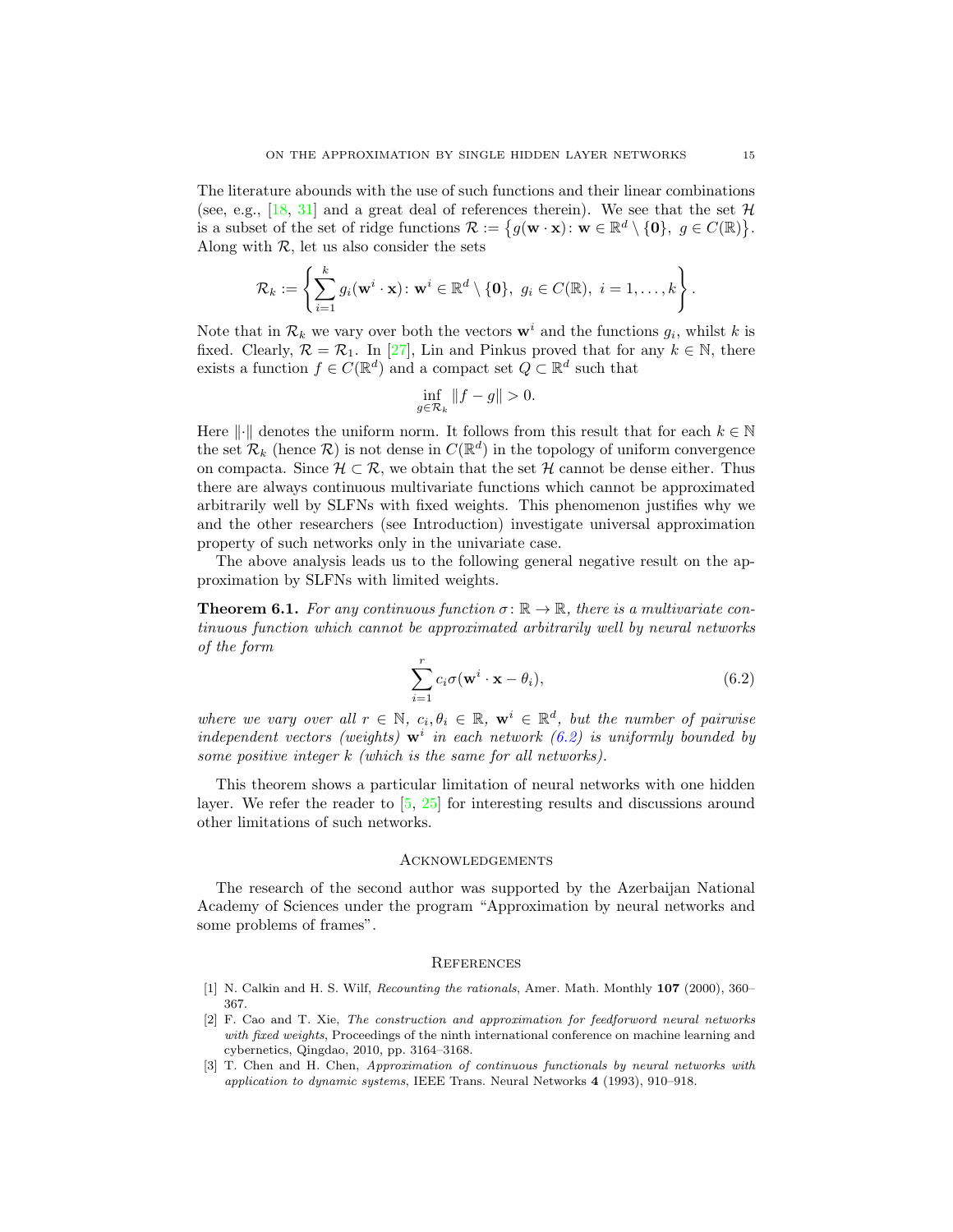- <span id="page-15-0"></span>[4] C. K. Chui and X. Li, Approximation by ridge functions and neural networks with one hidden layer, J. Approx. Theory **70** (1992), 131-141.
- <span id="page-15-26"></span>[5] C. K. Chui, X. Li and H. N. Mhaskar, Limitations of the approximation capabilities of neural networks with one hidden layer, Adv. Comput. Math.  $5$  (1996), no. 2-3, 233–243.
- <span id="page-15-1"></span>[6] D. Costarelli and R. Spigler, Constructive approximation by superposition of sigmoidal functions, Anal. Theory Appl. 29 (2013), 169–196.
- <span id="page-15-2"></span>[7] N. E. Cotter, The Stone–Weierstrass theorem and its application to neural networks, IEEE Trans. Neural Networks 1 (1990), 290–295.
- <span id="page-15-3"></span>[8] G. Cybenko, Approximation by superpositions of a sigmoidal function, Math. Control Signal Systems 2 (1989), 303–314.
- <span id="page-15-14"></span>[9] S. Draghici, On the capabilities of neural networks using limited precision weights, Neural Networks 15 (2002), 395–414.
- <span id="page-15-4"></span>[10] K. Funahashi, On the approximate realization of continuous mapping by neural networks, Neural Networks 2 (1989), 183–192.
- <span id="page-15-5"></span>[11] A. R. Gallant and H. White, There exists a neural network that does not make avoidable mistakes, Proceedings of the IEEE 1988 international conference on neural networks, vol. 1, IEEE Press, New York, 1988, pp. 657–664.
- <span id="page-15-22"></span>[12] N. J. Guliyev and V. E. Ismailov, A single hidden layer feedforward network with only one neuron in the hidden layer can approximate any univariate function, Neural Computation 28 (2016), no. 7, 1289–1304. [arXiv:1601.00013](https://arxiv.org/abs/1601.00013)
- <span id="page-15-10"></span>[13] N. Hahm and B.I. Hong, An approximation by neural networks with a fixed weight, Comput. Math. Appl. 47 (2004), no. 12, 1897–1903.
- <span id="page-15-6"></span>[14] K. Hornik, Approximation capabilities of multilayer feedforward networks, Neural Networks 4 (1991), 251–257.
- <span id="page-15-11"></span>[15] A. Iliev, N. Kyurkchiev and S. Markov, On the approximation of the step function by some sigmoid functions, Math. Comput. Simulation 133 (2017), 223–234.
- <span id="page-15-15"></span>[16] V. E. Ismailov, Approximation by neural networks with weights varying on a finite set of directions, J. Math. Anal. Appl. 389 (2012), no. 1, 72–83.
- <span id="page-15-16"></span>[17] , Approximation by ridge functions and neural networks with a bounded number of neurons, Appl. Anal. 94 (2015), no. 11, 2245–2260.
- <span id="page-15-23"></span>[18] , Approximation by sums of ridge functions with fixed directions (Russian), Algebra i Analiz, 28 (2016), no. 6, 20–69.
- <span id="page-15-17"></span>[19] V. E. Ismailov and E. Savas, Measure theoretic results for approximation by neural networks with limited weights, Numer. Funct. Anal. Optim. 38 (2017), no. 7, 819-830.
- <span id="page-15-12"></span>[20] Y. Ito, Approximation of continuous functions on  $\mathbb{R}^d$  by linear combinations of shifted rotations of a sigmoid function with and without scaling, Neural Networks 5 (1992), 105–115.
- <span id="page-15-18"></span>[21] B. Jian, C. Yu and Y. Jinshou, Neural networks with limited precision weights and its application in embedded systems, Proceedings of the the second international workshop on education technology and computer science, Wuhan, 2010, pp. 86–91.
- <span id="page-15-13"></span>[22] V. Kůrková, Kolmogorov's theorem and multilayer neural networks, Neural Networks 5 (1992), 501–506.
- <span id="page-15-8"></span>[23] M. Leshno, V. Ya. Lin, A. Pinkus and S. Schocken, Multilayer feedforward networks with a non-polynomial activation function can approximate any function. Neural Networks 6 (1993), 861–867.
- <span id="page-15-19"></span>[24] Y. Liao, S.-C. Fang and H. L. W. Nuttle, A neural network model with bounded-weights for pattern classification, Comput. Oper. Res. 31 (2004), 1411–1426.
- <span id="page-15-27"></span>[25] S. Lin, Limitations of shallow nets approximation, Neural Networks  $94$  (2017), 96-102.
- <span id="page-15-20"></span>[26] S. Lin, X. Guo, F. Cao and Z. Xu, Approximation by neural networks with scattered data Appl. Math. Comput. 224 (2013), 29–35.
- <span id="page-15-25"></span>[27] V. Ya. Lin and A. Pinkus, Fundamentality of ridge functions, J. Approx. Theory 75 (1993), 295–311.
- <span id="page-15-21"></span>[28] V. Maiorov and A. Pinkus, *Lower bounds for approximation by MLP neural networks*, Neurocomputing 25 (1999), 81–91.
- <span id="page-15-7"></span>[29] H. N. Mhaskar and C. A. Micchelli, Approximation by superposition of a sigmoidal function and radial basis functions, Adv. Appl. Math. 13 (1992), 350–373.
- <span id="page-15-9"></span>[30] A. Pinkus, Approximation theory of the MLP model in neural networks, Acta numerica, 1999, Cambridge Univ. Press, Cambridge, 1999, pp. 143–195.
- <span id="page-15-24"></span>[31] , Ridge functions, Cambridge University Press, Cambridge, 2015.